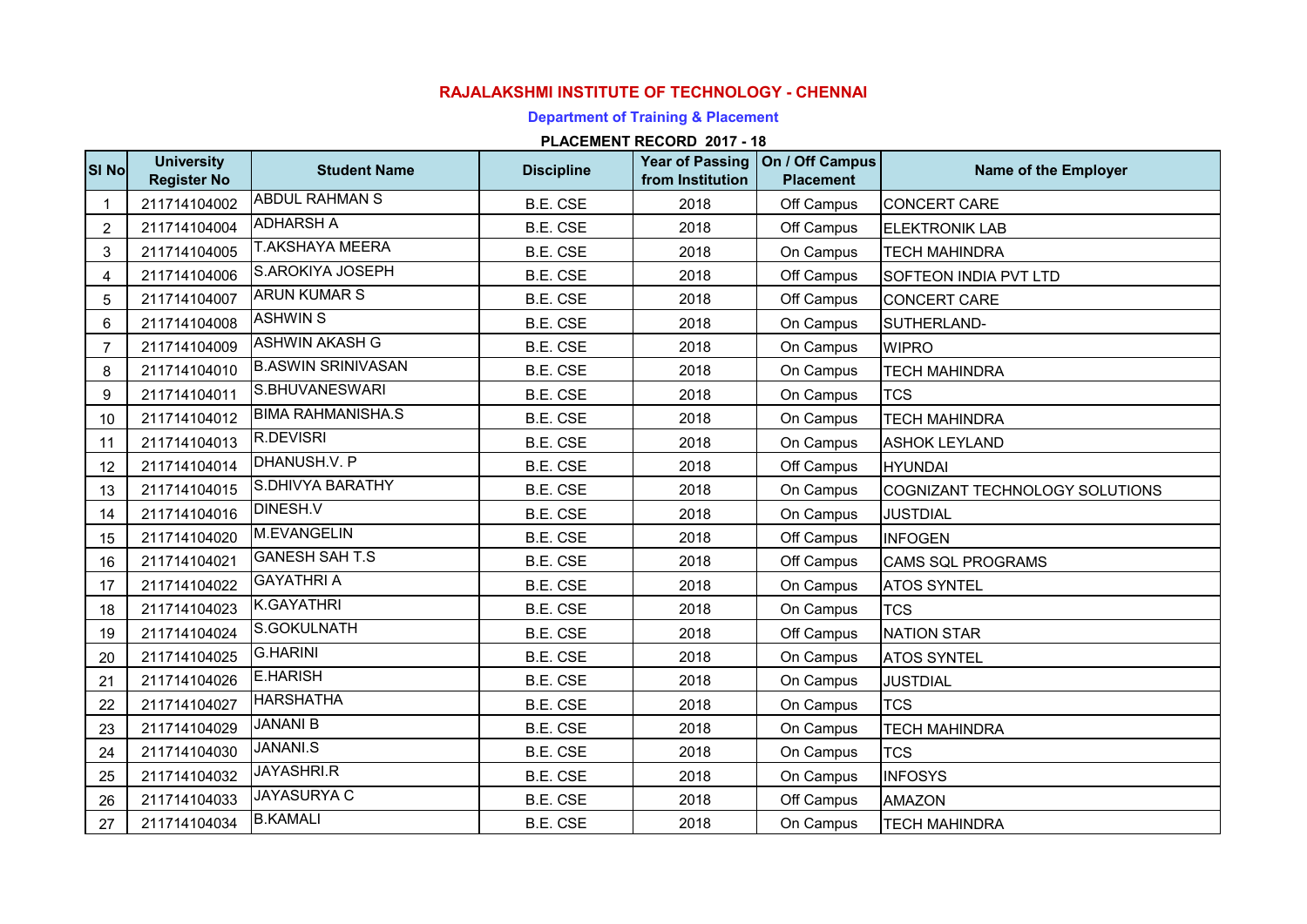|       | PLACEMENT RECORD 2017 - 18              |                            |                   |                                            |                                     |                          |  |  |
|-------|-----------------------------------------|----------------------------|-------------------|--------------------------------------------|-------------------------------------|--------------------------|--|--|
| SI No | <b>University</b><br><b>Register No</b> | <b>Student Name</b>        | <b>Discipline</b> | <b>Year of Passing</b><br>from Institution | On / Off Campus<br><b>Placement</b> | Name of the Employer     |  |  |
| 28    | 211714104035                            | <b>KAVITHAA V</b>          | B.E. CSE          | 2018                                       | On Campus                           | <b>TCS</b>               |  |  |
| 29    | 211714104036                            | <b>KIRTANA KR</b>          | <b>B.E. CSE</b>   | 2018                                       | On Campus                           | <b>WIPRO</b>             |  |  |
| 30    | 211714104037                            | <b>KUMAR V</b>             | B.E. CSE          | 2018                                       | On Campus                           | <b>JUSTDIAL</b>          |  |  |
| 31    | 211714104038                            | <b>LAKSHMI NARAYANAN G</b> | B.E. CSE          | 2018                                       | On Campus                           | <b>ZOHO</b>              |  |  |
| 32    | 211714104040                            | MADHURIMA.L                | <b>B.E. CSE</b>   | 2018                                       | On Campus                           | <b>HITACHI SOLUTIONS</b> |  |  |
| 33    | 211714104041                            | <b>G.MAGESH</b>            | <b>B.E. CSE</b>   | 2018                                       | On Campus                           | <b>TCS</b>               |  |  |
| 34    | 211714104043                            | <b>MUKUNDAN R</b>          | <b>B.E. CSE</b>   | 2018                                       | On Campus                           | PLINTRON                 |  |  |
| 35    | 211714104045                            | <b>NAVEEN KUMAR V</b>      | <b>B.E. CSE</b>   | 2018                                       | On Campus                           | <b>ELAIT</b>             |  |  |
| 36    | 211714104046                            | POOVENTHAN RAJ.L           | <b>B.E. CSE</b>   | 2018                                       | On Campus                           | <b>TCS</b>               |  |  |
| 37    | 211714104047                            | PRIYA M                    | <b>B.E. CSE</b>   | 2018                                       | On Campus                           | POLARIS                  |  |  |
| 38    | 211714104048                            | PRIYANKA S PAVANI          | <b>B.E. CSE</b>   | 2018                                       | On Campus                           | <b>ASHOK LEYLAND</b>     |  |  |
| 39    | 211714104049                            | <b>RAGHAVENDAR S</b>       | <b>B.E. CSE</b>   | 2018                                       | Off Campus                          | HINDUSTHAN UNILEVER      |  |  |
| 40    | 211714104050                            | <b>RAHUL R</b>             | <b>B.E. CSE</b>   | 2018                                       | On Campus                           | <b>SRF PVT.LTD</b>       |  |  |
| 41    | 211714104051                            | <b>RAMYAKR</b>             | B.E. CSE          | 2018                                       | Off Campus                          | <b>SOFTEON</b>           |  |  |
| 42    | 211714104053                            | <b>RANJINI K</b>           | B.E. CSE          | 2018                                       | Off Campus                          | <b>KADAMBA</b>           |  |  |
| 43    | 211714104054                            | <b>RAYMOND M</b>           | B.E. CSE          | 2018                                       | On Campus                           | <b>WIPRO</b>             |  |  |
| 44    | 211714104055                            | <b>REKHAR</b>              | B.E. CSE          | 2018                                       | On Campus                           | SUTHERLAND - NON VOICE   |  |  |
| 45    | 211714104057                            | <b>ROSHINI D</b>           | <b>B.E. CSE</b>   | 2018                                       | On Campus                           | <b>TCS</b>               |  |  |
| 46    | 211714104058                            | <b>SABAREESH A</b>         | B.E. CSE          | 2018                                       | Off Campus                          | D4 INSIGHT               |  |  |
| 47    | 211714104059                            | <b>SABITHA M</b>           | B.E. CSE          | 2018                                       | On Campus                           | <b>MPHASIS</b>           |  |  |
| 48    | 211714104060                            | SANGEETHA G                | <b>B.E. CSE</b>   | 2018                                       | On Campus                           | <b>TCS</b>               |  |  |
| 49    | 211714104061                            | SANGEETHA J                | <b>B.E. CSE</b>   | 2018                                       | On Campus                           | <b>TCS</b>               |  |  |
| 50    | 211714104061                            | SANGEETHA S                | <b>B.E. CSE</b>   | 2018                                       | On Campus                           | <b>TCS</b>               |  |  |
| 51    | 211714104064                            | <b>SARAN KUMAR R</b>       | <b>B.E. CSE</b>   | 2018                                       | On Campus                           | <b>SUTHERLAND</b>        |  |  |
| 52    | 211714104065                            | <b>SASIKALA E</b>          | B.E. CSE          | 2018                                       | Off Campus                          | <b>PHOTON</b>            |  |  |
| 53    | 211714104066                            | <b>SATHISH G</b>           | <b>B.E. CSE</b>   | 2018                                       | On Campus                           | SUTHERLAND               |  |  |
| 54    | 211714104067                            | <b>SHARON DEBORAH B</b>    | B.E. CSE          | 2018                                       | On Campus                           | <b>TCS</b>               |  |  |
| 55    | 211714104069                            | <b>SHRUTHIT</b>            | B.E. CSE          | 2018                                       | Off Campus                          | NATION STAR MORTAGE      |  |  |
| 56    | 211714104070                            | SIDDARTHA MONDAL           | B.E. CSE          | 2018                                       | On Campus                           | <b>FACE</b>              |  |  |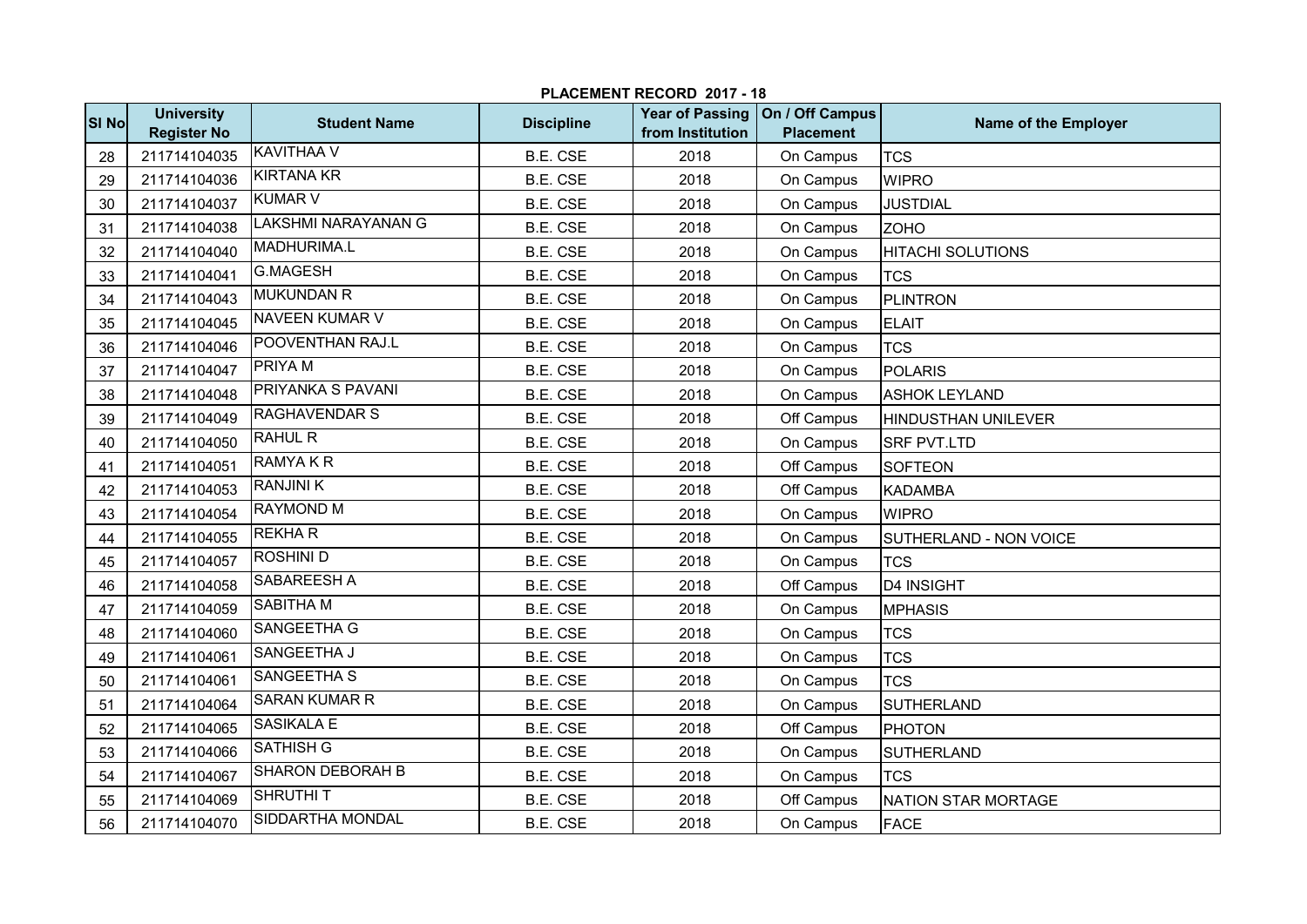|       | PLACEMENT RECORD 2017 - 18              |                               |                   |                                            |                                     |                             |  |  |
|-------|-----------------------------------------|-------------------------------|-------------------|--------------------------------------------|-------------------------------------|-----------------------------|--|--|
| SI No | <b>University</b><br><b>Register No</b> | <b>Student Name</b>           | <b>Discipline</b> | <b>Year of Passing</b><br>from Institution | On / Off Campus<br><b>Placement</b> | Name of the Employer        |  |  |
| 57    | 211714104071                            | <b>SNEKHAR</b>                | <b>B.E. CSE</b>   | 2018                                       | On Campus                           | <b>POLARIS</b>              |  |  |
| 58    | 211714104072                            | <b>SOUNDORYA M</b>            | <b>B.E. CSE</b>   | 2018                                       | Off Campus                          | PHOTON                      |  |  |
| 59    | 211714104073                            | <b>SRIRAM N</b>               | B.E. CSE          | 2018                                       | On Campus                           | <b>WIPRO</b>                |  |  |
| 60    | 211714104074                            | <b>SRIVATHSAN A R</b>         | B.E. CSE          | 2018                                       | On Campus                           | <b>AMAZON</b>               |  |  |
| 61    | 211714104076                            | <b>SUBASH N</b>               | <b>B.E. CSE</b>   | 2018                                       | On Campus                           | SUTHERLAND                  |  |  |
| 62    | 211714104077                            | <b>SUDARSANTJ</b>             | B.E. CSE          | 2018                                       | On Campus                           | DOODLE BLUE                 |  |  |
| 63    | 211714104078                            | <b>SUDHARSAN S</b>            | <b>B.E. CSE</b>   | 2018                                       | On Campus                           | EY GLOBAL DELIVERY SERVICES |  |  |
| 64    | 211714104079                            | <b>SUMAYA JABEEN A</b>        | B.E. CSE          | 2018                                       | On Campus                           | SOFTEON                     |  |  |
| 65    | 211714104080                            | <b>SUNILKUMAR B</b>           | <b>B.E. CSE</b>   | 2018                                       | On Campus                           | <b>TCS</b>                  |  |  |
| 66    | 211714104081                            | <b>SURIYA A</b>               | <b>B.E. CSE</b>   | 2018                                       | On Campus                           | <b>HITACHI SOLUTIONS</b>    |  |  |
| 67    | 211714104082                            | <b>SUSHMITAK</b>              | <b>B.E. CSE</b>   | 2018                                       | On Campus                           | <b>TCS</b>                  |  |  |
| 68    | 211714104083                            | <b>SWATHI PRIYA V C</b>       | <b>B.E. CSE</b>   | 2018                                       | On Campus                           | <b>TCS</b>                  |  |  |
| 69    | 211714104085                            | <b>TIJITHAK</b>               | <b>B.E. CSE</b>   | 2018                                       | On Campus                           | <b>TCS</b>                  |  |  |
| 70    | 211714104086                            | <b>VANDANAA S</b>             | B.E. CSE          | 2018                                       | On Campus                           | <b>TCS</b>                  |  |  |
| 71    | 211714104089                            | <b>VIDYA PRIYADHARSHINI N</b> | <b>B.E. CSE</b>   | 2018                                       | On Campus                           | SUTHERLAND                  |  |  |
| 72    | 211714104091                            | <b>VIGNESH R</b>              | <b>B.E. CSE</b>   | 2018                                       | On Campus                           | <b>BYJU'S</b>               |  |  |
| 73    | 211714104093                            | <b>VISHNU A</b>               | <b>B.E. CSE</b>   | 2018                                       | On Campus                           | <b>ZOHO</b>                 |  |  |
| 74    | 211714104094                            | YOGESH <sub>S</sub>           | <b>B.E. CSE</b>   | 2018                                       | On Campus                           | <b>TCS</b>                  |  |  |
| 75    | 211714105001                            | <b>AJITH KUMAR M</b>          | <b>B.E-EEE</b>    | 2018                                       | On Campus                           | <b>PMAC INDIA</b>           |  |  |
| 76    | 211714105002                            | <b>ALWIN INFANT M</b>         | <b>B.E-EEE</b>    | 2018                                       | On Campus                           | <b>KCUBE CONSULTANCY</b>    |  |  |
| 77    | 211714105003                            | <b>AMAN KESHARI</b>           | <b>B.E-EEE</b>    | 2018                                       | On Campus                           | <b>TCS</b>                  |  |  |
| 78    | 211714105004                            | <b>ANURANJANA N</b>           | <b>B.E-EEE</b>    | 2018                                       | On Campus                           | <b>TCS</b>                  |  |  |
| 79    | 211714105005                            | <b>ARUN KAARTHIK R A</b>      | <b>B.E-EEE</b>    | 2018                                       | On Campus                           | SUTHERLAND - NON VOICE      |  |  |
| 80    | 211714105008                            | PARTHA SARATHY K              | <b>B.E-EEE</b>    | 2018                                       | On Campus                           | <b>ELAIT</b>                |  |  |
| 81    | 211714105008                            | <b>CHARUMATHY P</b>           | <b>B.E-EEE</b>    | 2018                                       | On Campus                           | <b>ELAIT</b>                |  |  |
| 82    | 211714105009                            | <b>DEEPAKN</b>                | <b>B.E-EEE</b>    | 2018                                       | On Campus                           | <b>INFOSYS</b>              |  |  |
| 83    | 211714105011                            | <b>DIVYA G</b>                | <b>B.E-EEE</b>    | 2018                                       | On Campus                           | <b>ITK - ZOHO</b>           |  |  |
| 84    | 211714105012                            | <b>GANGA M</b>                | <b>B.E-EEE</b>    | 2018                                       | On Campus                           | <b>INFOSYS</b>              |  |  |
| 85    | 211714105014                            | <b>GOWTHAM K</b>              | <b>B.E-EEE</b>    | 2018                                       | On Campus                           | <b>IDBI</b>                 |  |  |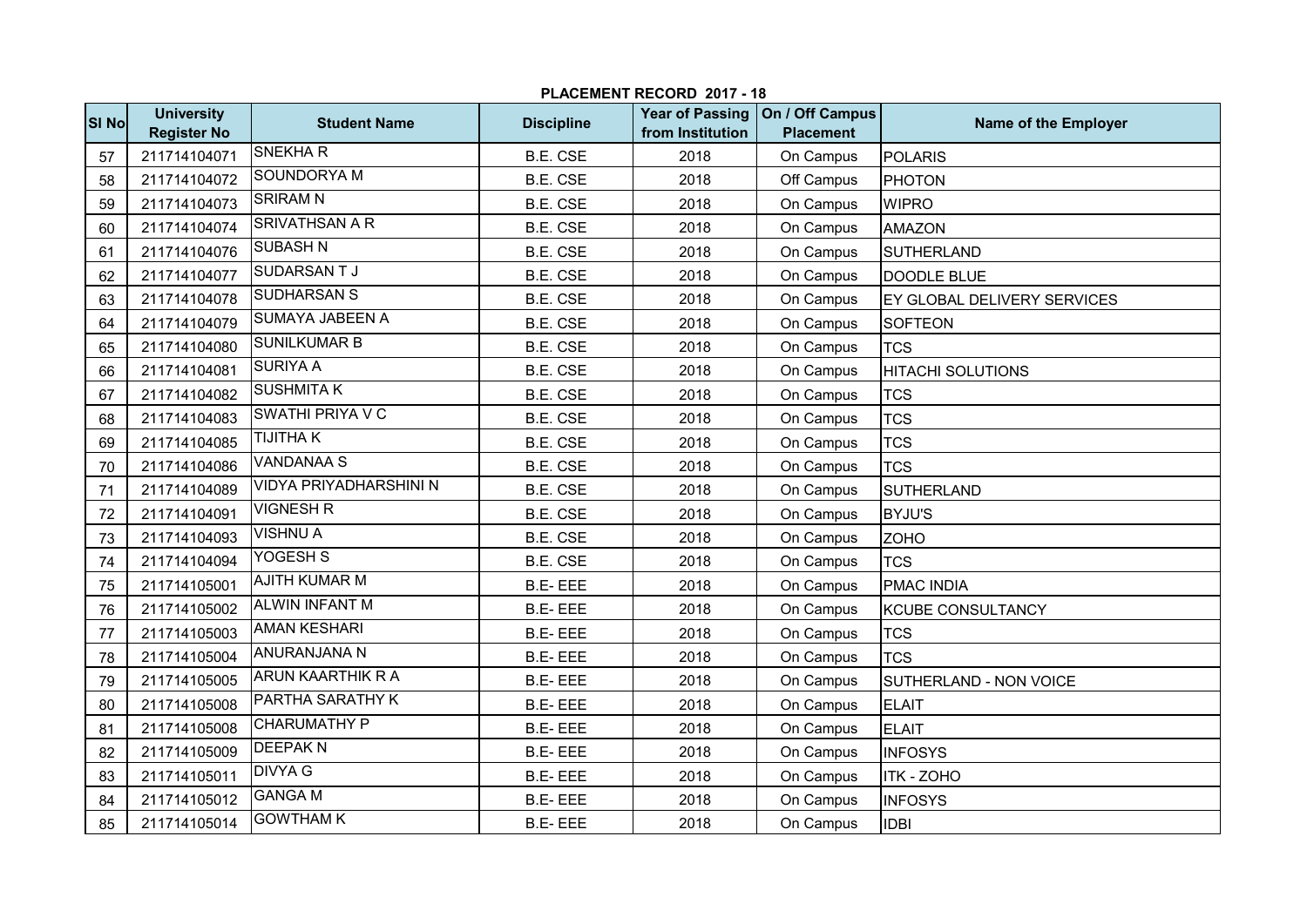|              | PLACEMENT RECORD 2017 - 18              |                         |                   |                                            |                                     |                                |  |  |
|--------------|-----------------------------------------|-------------------------|-------------------|--------------------------------------------|-------------------------------------|--------------------------------|--|--|
| <b>SI No</b> | <b>University</b><br><b>Register No</b> | <b>Student Name</b>     | <b>Discipline</b> | <b>Year of Passing</b><br>from Institution | On / Off Campus<br><b>Placement</b> | Name of the Employer           |  |  |
| 86           | 211714105015                            | <b>GOWTHAM M</b>        | <b>B.E-EEE</b>    | 2018                                       | On Campus                           | <b>IDBI</b>                    |  |  |
| 87           | 211714105016                            | <b>HEMALATHA V</b>      | <b>B.E-EEE</b>    | 2018                                       | On Campus                           | <b>TCS</b>                     |  |  |
| 88           | 211714105017                            | <b>KISHORE KUMAR S</b>  | <b>B.E-EEE</b>    | 2018                                       | On Campus                           | <b>TCS</b>                     |  |  |
| 89           | 211714105018                            | <b>MADHAVAN C</b>       | <b>B.E-EEE</b>    | 2018                                       | On Campus                           | <b>INFOSYS</b>                 |  |  |
| 90           | 211714105019                            | <b>MANOJ B</b>          | <b>B.E-EEE</b>    | 2018                                       | Off Campus                          | <b>APX SOLUTIONS</b>           |  |  |
| 91           | 211714105020                            | <b>MEENAK</b>           | <b>B.E-EEE</b>    | 2018                                       | On Campus                           | <b>TATA COMUNICATIONS</b>      |  |  |
| 92           | 211714105022                            | <b>MYTHILI V</b>        | <b>B.E-EEE</b>    | 2018                                       | On Campus                           | SUTHERLAND - NON VOICE         |  |  |
| 93           | 211714105024                            | NITIN J                 | <b>B.E-EEE</b>    | 2018                                       | On Campus                           | <b>TCS</b>                     |  |  |
| 94           | 211714105027                            | <b>PRADEEPA.G</b>       | <b>B.E-EEE</b>    | 2018                                       | On Campus                           | <b>TATA COMUNICATIONS</b>      |  |  |
| 95           | 211714105028                            | <b>RISHI KUMAR N</b>    | <b>B.E-EEE</b>    | 2018                                       | On Campus                           | <b>TCS</b>                     |  |  |
| 96           | 211714105029                            | <b>SAHIB JOHN M</b>     | <b>B.E-EEE</b>    | 2018                                       | On Campus                           | <b>ITK - ZOHO</b>              |  |  |
| 97           | 211714105030                            | SAI TEJA A V            | <b>B.E-EEE</b>    | 2018                                       | On Campus                           | <b>AXLES INDIA PVT LTD</b>     |  |  |
| 98           | 211714105033                            | <b>SESHAN S R</b>       | <b>B.E-EEE</b>    | 2018                                       | On Campus                           | <b>PMAC INDIA</b>              |  |  |
| 99           | 211714105035                            | <b>SHARMILA B M</b>     | <b>B.E-EEE</b>    | 2018                                       | On Campus                           | <b>INFOSYS</b>                 |  |  |
| 100          | 211714105037                            | <b>SIVASUNTHARAN M</b>  | <b>B.E-EEE</b>    | 2018                                       | On Campus                           | <b>LAKSHMI VILAS BANK</b>      |  |  |
| 101          | 211714105038                            | <b>SUBASH S</b>         | <b>B.E-EEE</b>    | 2018                                       | On Campus                           | AXLES INDIA PVT LTD            |  |  |
| 102          | 211714105039                            | <b>SUCHHANA S</b>       | <b>B.E-EEE</b>    | 2018                                       | On Campus                           | <b>ELAIT</b>                   |  |  |
| 103          | 211714105040                            | <b>SWARNA V</b>         | <b>B.E-EEE</b>    | 2018                                       | On Campus                           | SUTHERLAND - NON VOICE         |  |  |
| 104          | 211714105042                            | <b>TAMIL BHARATHI T</b> | <b>B.E-EEE</b>    | 2018                                       | On Campus                           | <b>TCS</b>                     |  |  |
| 105          | 211714105043                            | <b>THRSHAN J</b>        | <b>B.E-EEE</b>    | 2018                                       | On Campus                           | <b>TCS</b>                     |  |  |
| 106          | 211714105044                            | <b>VAISHNAVI S</b>      | <b>B.E-EEE</b>    | 2018                                       | On Campus                           | SERVION GLOBAL SOLUTIONS       |  |  |
| 107          | 211714105045                            | <b>VAITHIESWARAN S</b>  | <b>B.E-EEE</b>    | 2018                                       | On Campus                           | <b>TCS</b>                     |  |  |
| 108          | 211714105047                            | <b>VIGNESHWARAN R</b>   | <b>B.E-EEE</b>    | 2018                                       | On Campus                           | <b>IOPEX</b>                   |  |  |
| 109          | 211714105049                            | YOGALAKSHMI B           | <b>B.E-EEE</b>    | 2018                                       | On Campus                           | SUTHERLAND - NON VOICE         |  |  |
| 110          | 211714105301                            | <b>DEVI SRIS</b>        | <b>B.E-EEE</b>    | 2018                                       | On Campus                           | <b>TCS</b>                     |  |  |
| 111          | 211714105501                            | <b>PRETHEEP KUMAR R</b> | <b>B.E-EEE</b>    | 2018                                       | On Campus                           | COGNIZANT TECHNOLOGY SOLUTIONS |  |  |
| 112          | 211714105701                            | SHEETHAL M              | <b>B.E-EEE</b>    | 2018                                       | On Campus                           | <b>REDINGTON</b>               |  |  |
| 113          | 211714106001                            | <b>AARTHIK</b>          | <b>B.E-ECE</b>    | 2018                                       | On Campus                           | <b>HCL TECHNOLOGIES</b>        |  |  |
| 114          | 211714106002                            | ABINAYA.N               | <b>B.E-ECE</b>    | 2018                                       | On Campus                           | <b>TCS</b>                     |  |  |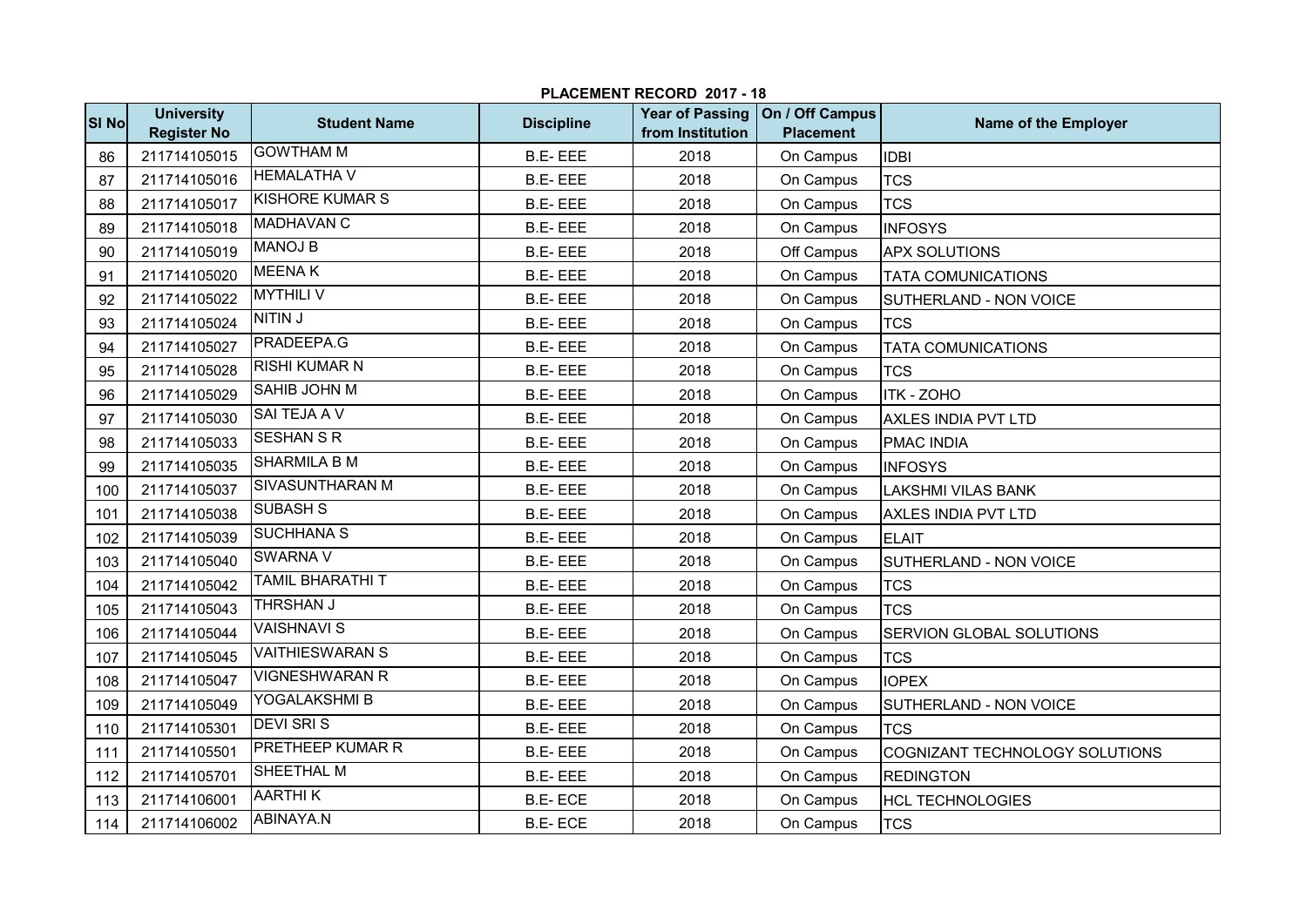|              | PLACEMENT RECORD 2017 - 18              |                              |                   |                                            |                                     |                                      |  |  |
|--------------|-----------------------------------------|------------------------------|-------------------|--------------------------------------------|-------------------------------------|--------------------------------------|--|--|
| <b>SI No</b> | <b>University</b><br><b>Register No</b> | <b>Student Name</b>          | <b>Discipline</b> | <b>Year of Passing</b><br>from Institution | On / Off Campus<br><b>Placement</b> | Name of the Employer                 |  |  |
| 115          | 211714106008                            | <b>AKSHAYA K G</b>           | <b>B.E-ECE</b>    | 2018                                       | Off Campus                          | <b>GAVS</b>                          |  |  |
| 116          | 211714106013                            | <b>T.ANUSUYA</b>             | <b>B.E-ECE</b>    | 2018                                       | On Campus                           | <b>AMVION LABS</b>                   |  |  |
| 117          | 211714106014                            | <b>ARCHANA.V</b>             | <b>B.E-ECE</b>    | 2018                                       | On Campus                           | <b>TCS</b>                           |  |  |
| 118          | 211714106015                            | ARUNRAJ J                    | <b>B.E-ECE</b>    | 2018                                       | On Campus                           | <b>TCS</b>                           |  |  |
| 119          | 211714106016                            | <b>ARVIND KUMAR.S</b>        | <b>B.E-ECE</b>    | 2018                                       | On Campus                           | S 10 HEALTHCARE SOLUTIONS            |  |  |
| 120          | 211714106017                            | <b>AVINAASH R</b>            | <b>B.E-ECE</b>    | 2018                                       | On Campus                           | HT MUSIC & ENTERTAINMENT COMPANY LTD |  |  |
| 121          | 211714106018                            | <b>BALAKUMAR S</b>           | <b>B.E-ECE</b>    | 2018                                       | On Campus                           | <b>TCS</b>                           |  |  |
| 122          | 211714106019                            | <b>BHAGIRATHI.S</b>          | <b>B.E-ECE</b>    | 2018                                       | On Campus                           | <b>SAINT GOBAIN</b>                  |  |  |
| 123          | 211714106020                            | <b>DEEPAK.N</b>              | <b>B.E-ECE</b>    | 2018                                       | On Campus                           | <b>MRCOOPER</b>                      |  |  |
| 124          | 211714106021                            | <b>DEEPAK SELVAM K</b>       | <b>B.E-ECE</b>    | 2018                                       | On Campus                           | <b>FLEXTRONICS</b>                   |  |  |
| 125          | 211714106022                            | <b>DEVIKA.B</b>              | <b>B.E-ECE</b>    | 2018                                       | On Campus                           | <b>TCS</b>                           |  |  |
| 126          | 211714106023                            | <b>DHANALAKSHMI. V</b>       | <b>B.E-ECE</b>    | 2018                                       | On Campus                           | CANNY COMPUTING SOLUTIONS PVT LTD    |  |  |
| 127          | 211714106026                            | <b>DIVYA SOUNDHARYA.N</b>    | <b>B.E-ECE</b>    | 2018                                       | On Campus                           | <b>SOLARTIS</b>                      |  |  |
| 128          | 211714106027                            | <b>DODLA AJAY KUMAR</b>      | <b>B.E-ECE</b>    | 2018                                       | Off Campus                          | <b>CAPGEMINI</b>                     |  |  |
| 129          | 211714106028                            | ELAVENI.J                    | <b>B.E-ECE</b>    | 2018                                       | On Campus                           | <b>IDBI</b>                          |  |  |
| 130          | 211714106030                            | <b>GANESH S</b>              | <b>B.E-ECE</b>    | 2018                                       | On Campus                           | <b>TCS</b>                           |  |  |
| 131          | 211714106031                            | <b>V.GIRIDHAR SRINIVASAN</b> | <b>B.E-ECE</b>    | 2018                                       | On Campus                           | <b>WIPRO TECHNOLOGIES</b>            |  |  |
| 132          | 211714106032                            | <b>GOKUL.A</b>               | <b>B.E-ECE</b>    | 2018                                       | On Campus                           | <b>JUST DIAL</b>                     |  |  |
| 133          | 211714106034                            | <b>GOKULNATHAN S S</b>       | <b>B.E-ECE</b>    | 2018                                       | On Campus                           | <b>TCS</b>                           |  |  |
| 134          | 211714106037                            | <b>HARINI VIDDIDHA.A</b>     | <b>B.E-ECE</b>    | 2018                                       | Off Campus                          | KMART AUSTRALIA LTD                  |  |  |
| 135          | 211714106038                            | <b>HARISHRIRPIRYA.M</b>      | <b>B.E-ECE</b>    | 2018                                       | On Campus                           | <b>TCS</b>                           |  |  |
| 136          | 211714106040                            | HASHWATHI.T                  | <b>B.E-ECE</b>    | 2018                                       | Off Campus                          | QUBE CINEMA TECHNOLOGIES PVT LTD     |  |  |
| 137          | 211714106041                            | <b>HASHWIN.P</b>             | <b>B.E-ECE</b>    | 2018                                       | On Campus                           | MR.COOPER                            |  |  |
| 138          | 211714106042                            | HASINA MAHAMOOTHA.F          | <b>B.E-ECE</b>    | 2018                                       | On Campus                           | <b>WIPRO TECHNOLOGIES</b>            |  |  |
| 139          | 211714106043                            | <b>V.HEMA</b>                | <b>B.E-ECE</b>    | 2018                                       | On Campus                           | <b>IDBI</b>                          |  |  |
| 140          | 211714106044                            | <b>HEMA NANDHINI.V.B</b>     | <b>B.E-ECE</b>    | 2018                                       | On Campus                           | <b>TCS</b>                           |  |  |
| 141          | 211714106045                            | <b>INDHUJA.S</b>             | <b>B.E-ECE</b>    | 2018                                       | Off Campus                          | TRS GLOBAL PUBLIC SCHOOL             |  |  |
| 142          | 211714106046                            | <b>INDRAKUMAR.R</b>          | <b>B.E-ECE</b>    | 2018                                       | On Campus                           | MARINE CONTAINER SERVICES            |  |  |
| 143          | 211714106047                            | <b>JANANESHREE</b>           | <b>B.E-ECE</b>    | 2018                                       | On Campus                           | S 10 HEALTHCARE SOLUTIONS            |  |  |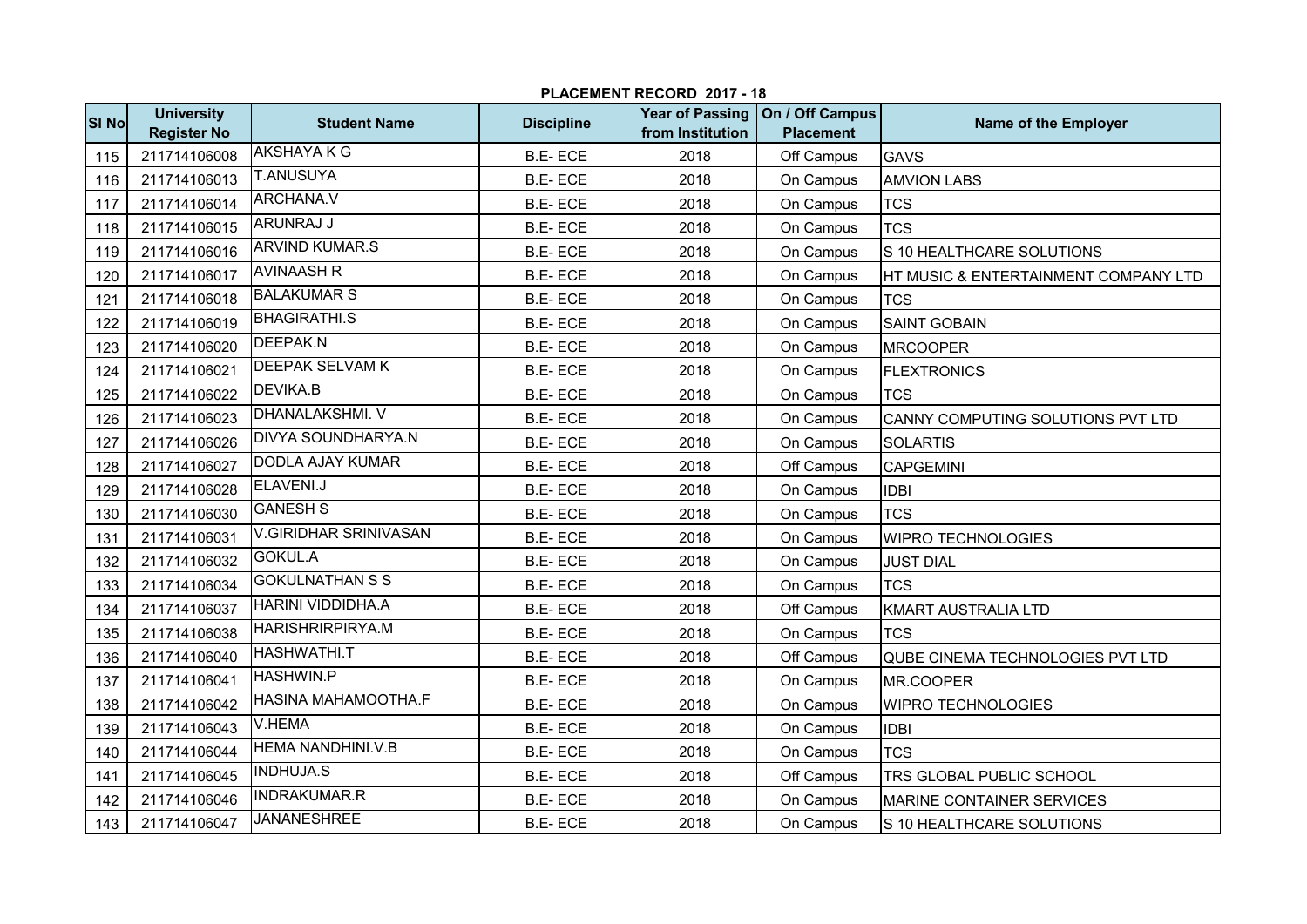|                  | PLACEMENT RECORD 2017 - 18              |                         |                   |                  |                                                       |                                |  |  |
|------------------|-----------------------------------------|-------------------------|-------------------|------------------|-------------------------------------------------------|--------------------------------|--|--|
| SI <sub>No</sub> | <b>University</b><br><b>Register No</b> | <b>Student Name</b>     | <b>Discipline</b> | from Institution | Year of Passing   On / Off Campus<br><b>Placement</b> | Name of the Employer           |  |  |
| 144              | 211714106048                            | <b>JANET JANVI. P</b>   | <b>B.E-ECE</b>    | 2018             | On Campus                                             | <b>TCS</b>                     |  |  |
| 145              | 211714106050                            | <b>C.JAYALAKSHMI</b>    | <b>B.E-ECE</b>    | 2018             | On Campus                                             | <b>WIPRO TECHNOLOGIES</b>      |  |  |
| 146              | 211714106051                            | JAYASREE. K.S.          | <b>B.E-ECE</b>    | 2018             | On Campus                                             | <b>SUTHERLAND</b>              |  |  |
| 147              | 211714106052                            | <b>JAYASURYAN S</b>     | <b>B.E-ECE</b>    | 2018             | On Campus                                             | <b>TCS</b>                     |  |  |
| 148              | 211714106053                            | <b>JENIPHA RACHEL M</b> | <b>B.E-ECE</b>    | 2018             | On Campus                                             | <b>TCS</b>                     |  |  |
| 149              | 211714106054                            | <b>JEYALAKSHMIM</b>     | <b>B.E-ECE</b>    | 2018             | On Campus                                             | <b>WIPRO TECHNOLOGIES</b>      |  |  |
| 150              | 211714106055                            | S.KAILASH               | <b>B.E-ECE</b>    | 2018             | On Campus                                             | <b>HCL TECHNOLOGIES</b>        |  |  |
| 151              | 211714106056                            | KARTHICK.B              | <b>B.E-ECE</b>    | 2018             | On Campus                                             | ZOHO CORPORATION               |  |  |
| 152              | 211714106057                            | <b>E.KARTHIKA</b>       | <b>B.E-ECE</b>    | 2018             | On Campus                                             | <b>FLEXTRONICS</b>             |  |  |
| 153              | 211714106058                            | <b>KARTHIKEYAN B</b>    | <b>B.E-ECE</b>    | 2018             | On Campus                                             | <b>HEXAWARE TECHNOLOGIES</b>   |  |  |
| 154              | 211714106059                            | <b>KAVITHA R</b>        | <b>B.E-ECE</b>    | 2018             | On Campus                                             | <b>TCS</b>                     |  |  |
| 155              | 211714106060                            | <b>KAVITHA R</b>        | <b>B.E-ECE</b>    | 2018             | On Campus                                             | <b>TCS</b>                     |  |  |
| 156              | 211714106061                            | <b>KAVIYA S</b>         | <b>B.E-ECE</b>    | 2018             | On Campus                                             | <b>TCS</b>                     |  |  |
| 157              | 211714106062                            | <b>B.KAVYA</b>          | <b>B.E-ECE</b>    | 2018             | On Campus                                             | <b>TCS</b>                     |  |  |
| 158              | 211714106063                            | <b>KAVYA C</b>          | <b>B.E-ECE</b>    | 2018             | On Campus                                             | ODYSSEY TECHNOLOGIES           |  |  |
| 159              | 211714106064                            | KEERTHANA.N             | <b>B.E-ECE</b>    | 2018             | On Campus                                             | <b>IDBI</b>                    |  |  |
| 160              | 211714106066                            | <b>KOUSALYA M</b>       | <b>B.E-ECE</b>    | 2018             | On Campus                                             | <b>TCS</b>                     |  |  |
| 161              | 211714106067                            | LAKSHMI.C               | <b>B.E-ECE</b>    | 2018             | On Campus                                             | <b>FLEXTRONICS</b>             |  |  |
| 162              | 211714106069                            | LEKHA PRIYADHARSHINI.S  | <b>B.E-ECE</b>    | 2018             | On Campus                                             | S 10 HEALTHCARE SOLUTIONS      |  |  |
| 163              | 211714106070                            | LOGESHWARI D            | <b>B.E-ECE</b>    | 2018             | On Campus                                             | <b>TCS</b>                     |  |  |
| 164              | 211714106072                            | MANJARI.K               | <b>B.E-ECE</b>    | 2018             | On Campus                                             | <b>TCS</b>                     |  |  |
| 165              | 211714106073                            | M.MANOPRIYA             | <b>B.E-ECE</b>    | 2018             | On Campus                                             | <b>MRCOOPER</b>                |  |  |
| 166              | 211714106076                            | <b>MOHAN N</b>          | <b>B.E-ECE</b>    | 2018             | On Campus                                             | <b>FLEXTRONICS</b>             |  |  |
| 167              | 211714106077                            | MOHANA KRISHNAN.K.S     | <b>B.E-ECE</b>    | 2018             | Off Campus                                            | <b>SMART CHIP PVT LTD</b>      |  |  |
| 168              | 211714106079                            | P.MONISHA               | <b>B.E-ECE</b>    | 2018             | On Campus                                             | <b>NTT DATA</b>                |  |  |
| 169              | 211714106081                            | <b>NAWAS KHAN I</b>     | <b>B.E-ECE</b>    | 2018             | On Campus                                             | COGNIZANT TECHNOLOGY SOLUTIONS |  |  |
| 170              | 211714106082                            | <b>NIRMAL G.V</b>       | <b>B.E-ECE</b>    | 2018             | On Campus                                             | <b>IDBI</b>                    |  |  |
| 171              | 211714106083                            | S.NIVEDHA               | <b>B.E-ECE</b>    | 2018             | On Campus                                             | COGNIZANT TECHNOLOGY SOLUTIONS |  |  |
| 172              | 211714106084                            | NIVETHITHA.K            | <b>B.E-ECE</b>    | 2018             | Off Campus                                            | PG CONNECT                     |  |  |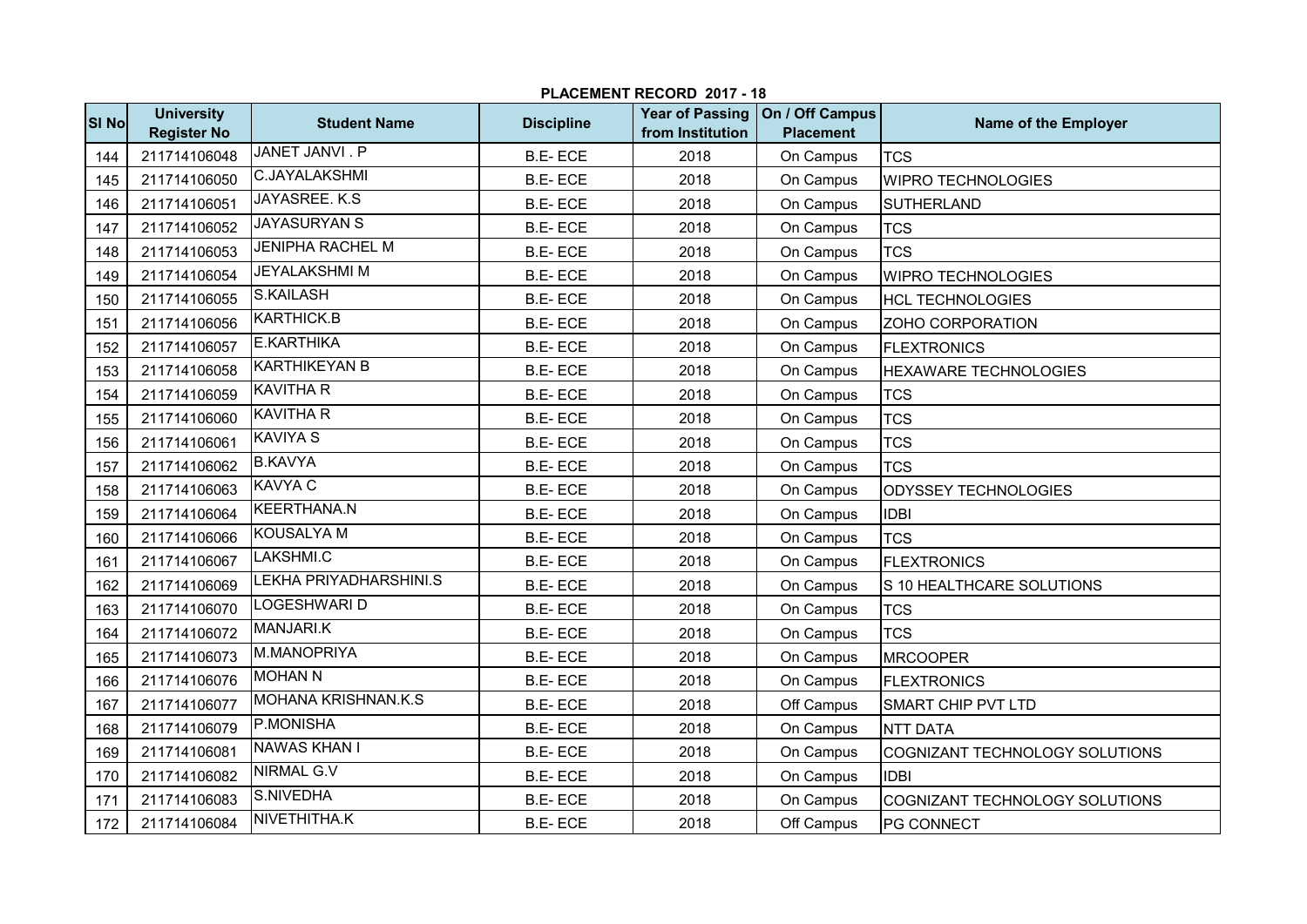|              | PLACEMENT RECORD 2017 - 18              |                          |                   |                                            |                                     |                                       |  |  |
|--------------|-----------------------------------------|--------------------------|-------------------|--------------------------------------------|-------------------------------------|---------------------------------------|--|--|
| <b>SI No</b> | <b>University</b><br><b>Register No</b> | <b>Student Name</b>      | <b>Discipline</b> | <b>Year of Passing</b><br>from Institution | On / Off Campus<br><b>Placement</b> | Name of the Employer                  |  |  |
| 173          | 211714106085                            | NIVETHITHA.P             | <b>B.E-ECE</b>    | 2018                                       | On Campus                           | <b>FLEXTRONICS</b>                    |  |  |
| 174          | 211714106086                            | NIVYAA. M                | <b>B.E-ECE</b>    | 2018                                       | On Campus                           | <b>JUST DIAL</b>                      |  |  |
| 175          | 211714106087                            | PAAVAIARASI.E            | <b>B.E-ECE</b>    | 2018                                       | On Campus                           | <b>TCS</b>                            |  |  |
| 176          | 211714106088                            | R.PANDISELVI             | <b>B.E-ECE</b>    | 2018                                       | On Campus                           | <b>FLEXTRONICS</b>                    |  |  |
| 177          | 211714106089                            | <b>PANDIYARAJ G S</b>    | <b>B.E-ECE</b>    | 2018                                       | On Campus                           | <b>TCS</b>                            |  |  |
| 178          | 211714106090                            | <b>PAVAN KUMAR K</b>     | <b>B.E-ECE</b>    | 2018                                       | On Campus                           | <b>PRODAPT</b>                        |  |  |
| 179          | 211714106091                            | PAVITHRA C               | <b>B.E-ECE</b>    | 2018                                       | On Campus                           | <b>TCS</b>                            |  |  |
| 180          | 211714106092                            | POOJASREE S              | <b>B.E-ECE</b>    | 2018                                       | On Campus                           | <b>TCS</b>                            |  |  |
| 181          | 211714106096                            | <b>PRIYADHARRSHINI.S</b> | <b>B.E-ECE</b>    | 2018                                       | On Campus                           | <b>SUTHERLAND</b>                     |  |  |
| 182          | 211714106097                            | PUGAZHENDHI. B.B         | <b>B.E-ECE</b>    | 2018                                       | On Campus                           | <b>TCS</b>                            |  |  |
| 183          | 211714106098                            | S.RAGHAVIDURGA           | <b>B.E-ECE</b>    | 2018                                       | On Campus                           | <b>TCS</b>                            |  |  |
| 184          | 211714106099                            | RAHUL.C                  | <b>B.E-ECE</b>    | 2018                                       | Off Campus                          | <b>DATA PATTERN</b>                   |  |  |
| 185          | 211714106102                            | <b>RAM KUMAR.S</b>       | <b>B.E-ECE</b>    | 2018                                       | On Campus                           | <b>HEXAWARE TECHNLOGIES</b>           |  |  |
| 186          | 211714106103                            | RAMRAJ.A                 | <b>B.E-ECE</b>    | 2018                                       | On Campus                           | COGNIZANT TECHNOLOGY SOLUTIONS        |  |  |
| 187          | 211714106104                            | <b>D.RASHIGA</b>         | <b>B.E-ECE</b>    | 2018                                       | On Campus                           | <b>HEXAWARE TECHNLOGIES</b>           |  |  |
| 188          | 211714106105                            | RAVI VARMAN.V            | <b>B.E-ECE</b>    | 2018                                       | On Campus                           | <b>JUST DIAL</b>                      |  |  |
| 189          | 211714106106                            | <b>REVATHI.B</b>         | <b>B.E-ECE</b>    | 2018                                       | On Campus                           | <b>TCS</b>                            |  |  |
| 190          | 211714106107                            | ROHITH SHENOY.P          | <b>B.E-ECE</b>    | 2018                                       | On Campus                           | <b>TCS</b>                            |  |  |
| 191          | 211714106108                            | RUBINI.P                 | <b>B.E-ECE</b>    | 2018                                       | Off Campus                          | COGNITIVE PLATFORM SOLUTIONS PVT LTD. |  |  |
| 192          | 211714106109                            | SANGEETHA.K              | <b>B.E-ECE</b>    | 2018                                       | On Campus                           | <b>TCS</b>                            |  |  |
| 193          | 211714106110                            | <b>SANTHANA RAMAN S</b>  | <b>B.E-ECE</b>    | 2018                                       | On Campus                           | <b>TCS</b>                            |  |  |
| 194          | 211714106111                            | <b>SANTOSH V</b>         | <b>B.E-ECE</b>    | 2018                                       | On Campus                           | <b>MAZENET</b>                        |  |  |
| 195          | 211714106112                            | R.SARANYA                | <b>B.E-ECE</b>    | 2018                                       | On Campus                           | <b>TCS</b>                            |  |  |
| 196          | 211714106113                            | S.SATHIYAKUMARI          | <b>B.E-ECE</b>    | 2018                                       | On Campus                           | <b>TCS</b>                            |  |  |
| 197          | 211714106114                            | <b>SENTHIL NATHAN.M</b>  | <b>B.E-ECE</b>    | 2018                                       | Off Campus                          | <b>GRAZITTI INTERACTIVE</b>           |  |  |
| 198          | 211714106115                            | SHAALINI.S               | <b>B.E-ECE</b>    | 2018                                       | On Campus                           | <b>MAARGA SYSTEMS</b>                 |  |  |
| 199          | 211714106116                            | SHAAMILE.P.N             | <b>B.E-ECE</b>    | 2018                                       | On Campus                           | <b>HCL TECHNOLOGIES</b>               |  |  |
| 200          | 211714106117                            | <b>E.SHANMUGA PRIYA</b>  | <b>B.E-ECE</b>    | 2018                                       | On Campus                           | <b>MRCOOPER</b>                       |  |  |
| 201          | 211714106118                            | SHARAN.T                 | <b>B.E-ECE</b>    | 2018                                       | On Campus                           | <b>TCS</b>                            |  |  |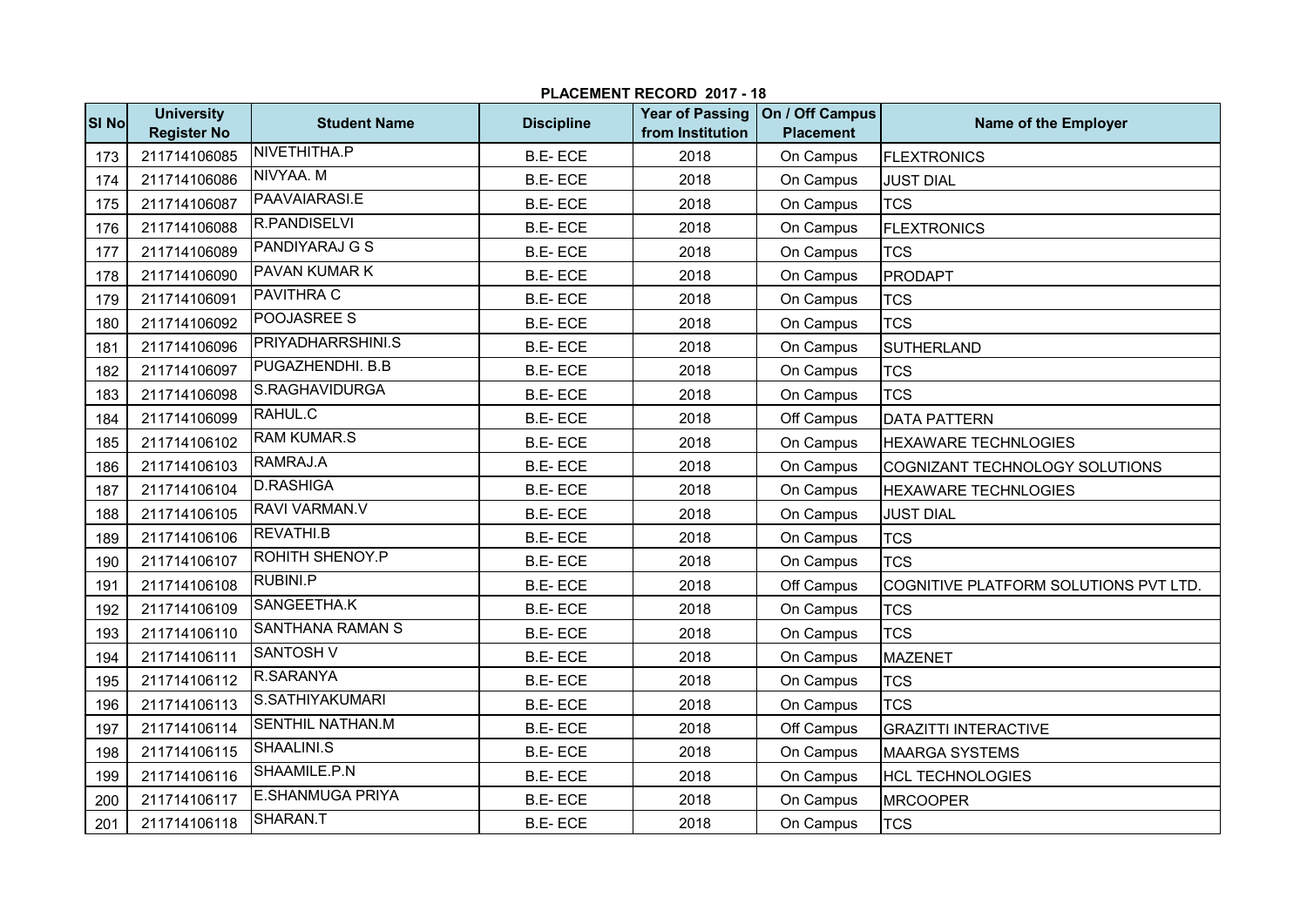|              |                                         |                            |                       | LAVEMENT REVORD ZUIT - 10 |                                                       |                                |
|--------------|-----------------------------------------|----------------------------|-----------------------|---------------------------|-------------------------------------------------------|--------------------------------|
| <b>SI No</b> | <b>University</b><br><b>Register No</b> | <b>Student Name</b>        | <b>Discipline</b>     | from Institution          | Year of Passing   On / Off Campus<br><b>Placement</b> | Name of the Employer           |
| 202          | 211714106119                            | <b>R.SHARMILA</b>          | <b>B.E-ECE</b>        | 2018                      | Off Campus                                            | <b>HDBFS</b>                   |
| 203          | 211714106121                            | <b>SIVA PRASATH.M</b>      | <b>B.E-ECE</b>        | 2018                      | Off Campus                                            | CMS IT SERVICES PVT LTD        |
| 204          | 211714106122                            | SIVARANJANI.S              | <b>B.E-ECE</b>        | 2018                      | On Campus                                             | <b>TCS</b>                     |
| 205          | 211714106123                            | <b>SOLAI KARTHIKEYAN.S</b> | <b>B.E-ECE</b>        | 2018                      | On Campus                                             | <b>SCHINDLER INDIA PVT LTD</b> |
| 206          | 211714106124                            | <b>K.SOWMIYA</b>           | <b>B.E-ECE</b>        | 2018                      | On Campus                                             | <b>BHARAT ELECTRONICS</b>      |
| 207          | 211714106125                            | S.SOWMIYA                  | <b>B.E-ECE</b>        | 2018                      | Off Campus                                            | CORAMANDEL ELECTRONICS         |
| 208          | 211714106126                            | <b>SRUTHI BALAJI</b>       | <b>B.E-ECE</b>        | 2018                      | On Campus                                             | <b>TCS</b>                     |
| 209          | 211714106128                            | SURENDER.S                 | <b>B.E-ECE</b>        | 2018                      | On Campus                                             | <b>MRCOOPER</b>                |
| 210          | 211714106130                            | <b>SWATHI G</b>            | <b>B.E-ECE</b>        | 2018                      | On Campus                                             | <b>TCS</b>                     |
| 211          | 211714106131                            | <b>VAISHALI P</b>          | <b>B.E-ECE</b>        | 2018                      | On Campus                                             | <b>TCS</b>                     |
| 212          | 211714106132                            | <b>VAISHNAVI V</b>         | <b>B.E-ECE</b>        | 2018                      | On Campus                                             | <b>SUTHERLAND</b>              |
| 213          | 211714106135                            | <b>VIGNESH BHARATHIT</b>   | <b>B.E-ECE</b>        | 2018                      | Off Campus                                            | <b>BETAMONKS TECH PVT LTD</b>  |
| 214          | 211714106137                            | <b>VIGNESHWARAN P</b>      | <b>B.E-ECE</b>        | 2018                      | On Campus                                             | <b>EMBEDUR</b>                 |
| 215          | 211714106138                            | VIJAYA GEETHA.R            | <b>B.E-ECE</b>        | 2018                      | On Campus                                             | <b>TCS</b>                     |
| 216          | 211714106140                            | VIJAYAKUMAR.D              | <b>B.E-ECE</b>        | 2018                      | On Campus                                             | <b>FLEXTRONICS</b>             |
| 217          | 211714106141                            | <b>VINEETH.K</b>           | <b>B.E-ECE</b>        | 2018                      | Off Campus                                            | FEMTO LOGIC DESIGN             |
| 218          | 211714106143                            | V.VISHNU PRABHA            | <b>B.E-ECE</b>        | 2018                      | On Campus                                             | <b>SUTHERLAND</b>              |
| 219          | 211714106144                            | YUVARANI.V                 | <b>B.E-ECE</b>        | 2018                      | On Campus                                             | <b>TCS</b>                     |
| 220          | 211714106145                            | YUVARANI.V                 | <b>B.E-ECE</b>        | 2018                      | On Campus                                             | <b>IDBI</b>                    |
| 221          | 211714106146                            | SHRESTHA CHAKRABORTY       | <b>B.E-ECE</b>        | 2018                      | On Campus                                             | <b>TCS</b>                     |
| 222          | 211714114001                            | ABDUL HAMEED G             | <b>B.E-MECHANICAL</b> | 2018                      | On Campus                                             | <b>NEEL INDUSTRIES</b>         |
| 223          | 211714114002                            | <b>ADHITHYA P R</b>        | <b>B.E-MECHANICAL</b> | 2018                      | On Campus                                             | <b>MICRONE INDUSTRIES</b>      |
| 224          | 211714114005                            | AJEETOJ BALLABH S          | <b>B.E-MECHANICAL</b> | 2018                      | On Campus                                             | <b>AMAZON</b>                  |
| 225          | 211714114006                            | <b>AJITH M</b>             | <b>B.E-MECHANICAL</b> | 2018                      | On Campus                                             | <b>MICRONE INDUSTRIES</b>      |
| 226          | 211714114007                            | AJITH KUMAR V G S          | <b>B.E-MECHANICAL</b> | 2018                      | On Campus                                             | <b>PMAC INDIA</b>              |
| 227          | 211714114008                            | <b>ANANTH N V</b>          | <b>B.E-MECHANICAL</b> | 2018                      | On Campus                                             | <b>TCS</b>                     |
| 228          | 211714114009                            | <b>ANUSHA S</b>            | <b>B.E-MECHANICAL</b> | 2018                      | On Campus                                             | <b>TCS</b>                     |
| 229          | 211714114011                            | <b>ARAVIND P</b>           | <b>B.E-MECHANICAL</b> | 2018                      | On Campus                                             | <b>TCS</b>                     |
| 230          | 211714114012                            | <b>ARAVINDAN N</b>         | <b>B.E-MECHANICAL</b> | 2018                      | On Campus                                             | <b>SUTHERLAND</b>              |

## **PLACEMENT RECORD 2017 - 18**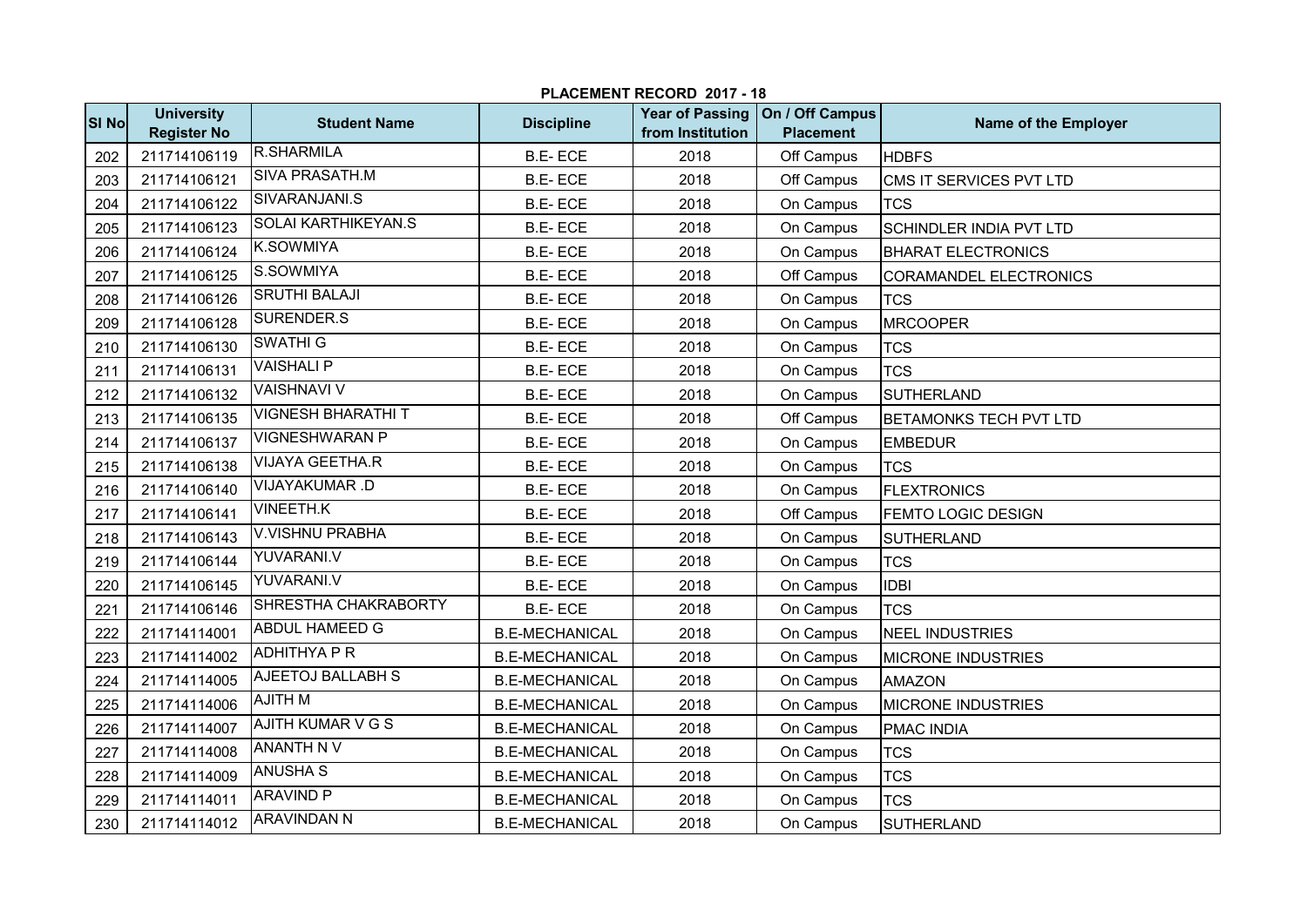|       | PLACEMENT RECORD 2017 - 18              |                          |                       |                                            |                                     |                            |  |  |  |
|-------|-----------------------------------------|--------------------------|-----------------------|--------------------------------------------|-------------------------------------|----------------------------|--|--|--|
| SI No | <b>University</b><br><b>Register No</b> | <b>Student Name</b>      | <b>Discipline</b>     | <b>Year of Passing</b><br>from Institution | On / Off Campus<br><b>Placement</b> | Name of the Employer       |  |  |  |
| 231   | 211714114013                            | <b>ARAVINDHAN R</b>      | <b>B.E-MECHANICAL</b> | 2018                                       | On Campus                           | <b>SCHWING STETTER</b>     |  |  |  |
| 232   | 211714114014                            | <b>ARAVINDHAN T S</b>    | <b>B.E-MECHANICAL</b> | 2018                                       | On Campus                           | <b>TCS</b>                 |  |  |  |
| 233   | 211714114015                            | <b>ARAVINTHAN V</b>      | <b>B.E-MECHANICAL</b> | 2018                                       | On Campus                           | <b>NEEL INDUSTRIES</b>     |  |  |  |
| 234   | 211714114016                            | <b>ARAVINTH NARESH M</b> | <b>B.E-MECHANICAL</b> | 2018                                       | Off Campus                          | <b>TAIYOU</b>              |  |  |  |
| 235   | 211714114017                            | <b>ARUN PANDIYAN P</b>   | <b>B.E-MECHANICAL</b> | 2018                                       | On Campus                           | <b>PMAC INDIA</b>          |  |  |  |
| 236   | 211714114018                            | <b>ARVINDHS</b>          | <b>B.E-MECHANICAL</b> | 2018                                       | On Campus                           | <b>SAKURA AUTOPARTS</b>    |  |  |  |
| 237   | 211714114019                            | <b>ASHWIN RAM K</b>      | <b>B.E-MECHANICAL</b> | 2018                                       | On Campus                           | NEEL INDUSTRIES            |  |  |  |
| 238   | 211714114020                            | <b>ASOK KUMAR M</b>      | <b>B.E-MECHANICAL</b> | 2018                                       | On Campus                           | <b>HCL TSS</b>             |  |  |  |
| 239   | 211714114021                            | <b>BALACHANDRAN G</b>    | <b>B.E-MECHANICAL</b> | 2018                                       | On Campus                           | <b>TCS</b>                 |  |  |  |
| 240   | 211714114025                            | <b>BHARATHIV</b>         | <b>B.E-MECHANICAL</b> | 2018                                       | On Campus                           | <b>SUTHERLAND</b>          |  |  |  |
| 241   | 211714114026                            | <b>BHARATH KUMAR S</b>   | <b>B.E-MECHANICAL</b> | 2018                                       | On Campus                           | <b>TCS</b>                 |  |  |  |
| 242   | 211714114027                            | <b>BINESH J</b>          | <b>B.E-MECHANICAL</b> | 2018                                       | On Campus                           | <b>PMAC INDIA</b>          |  |  |  |
| 243   | 211714114028                            | <b>BRIAN CHRIS C C</b>   | <b>B.E-MECHANICAL</b> | 2018                                       | On Campus                           | <b>TCS</b>                 |  |  |  |
| 244   | 211714114029                            | <b>DEEPAKD</b>           | <b>B.E-MECHANICAL</b> | 2018                                       | On Campus                           | <b>PMAC INDIA</b>          |  |  |  |
| 245   | 211714114030                            | <b>DEEPAK M V L</b>      | <b>B.E-MECHANICAL</b> | 2018                                       | On Campus                           | <b>TCS</b>                 |  |  |  |
| 246   | 211714114031                            | <b>DEEPAKR</b>           | <b>B.E-MECHANICAL</b> | 2018                                       | On Campus                           | <b>NEEL INDUSTRIES</b>     |  |  |  |
| 247   | 211714114033                            | <b>DILLIBABU R</b>       | <b>B.E-MECHANICAL</b> | 2018                                       | On Campus                           | PUMO TECHNOVATION PVT LTD  |  |  |  |
| 248   | 211714114034                            | Dinesh A                 | <b>B.E-MECHANICAL</b> | 2018                                       | Off Campus                          | TAIYOU                     |  |  |  |
| 249   | 211714114035                            | <b>DINESH KUMAR B</b>    | <b>B.E-MECHANICAL</b> | 2018                                       | Off Campus                          | <b>TAIYOU</b>              |  |  |  |
| 250   | 211714114036                            | <b>DINESH KUMAR S K</b>  | <b>B.E-MECHANICAL</b> | 2018                                       | On Campus                           | <b>SCHWING STETTER</b>     |  |  |  |
| 251   | 211714114038                            | <b>GANESH PRABUS</b>     | <b>B.E-MECHANICAL</b> | 2018                                       | On Campus                           | <b>AKRIVA AUTOMATION</b>   |  |  |  |
| 252   | 211714114039                            | <b>GNANAPRAKASAM H</b>   | <b>B.E-MECHANICAL</b> | 2018                                       | On Campus                           | <b>EMERSON ELECTRIC CO</b> |  |  |  |
| 253   | 211714114040                            | <b>GOBUS</b>             | <b>B.E-MECHANICAL</b> | 2018                                       | On Campus                           | PUMO TECHNOVATION PVT LTD  |  |  |  |
| 254   | 211714114041                            | <b>GOPI KRISHNAN T</b>   | <b>B.E-MECHANICAL</b> | 2018                                       | On Campus                           | PUMO TECHNOVATION PVT LTD  |  |  |  |
| 255   | 211714114043                            | GOPINATH S (1997-01-13)  | <b>B.E-MECHANICAL</b> | 2018                                       | On Campus                           | <b>PMAC INDIA</b>          |  |  |  |
| 256   | 211714114045                            | HAFEZUR RAHEEMAN         | <b>B.E-MECHANICAL</b> | 2018                                       | On Campus                           | <b>SCHWING STETTER</b>     |  |  |  |
| 257   | 211714114046                            | <b>HARI KESAVAN P V</b>  | <b>B.E-MECHANICAL</b> | 2018                                       | On Campus                           | PUMO TECHNOVATION PVT LTD  |  |  |  |
| 258   | 211714114047                            | <b>HARI KRISHNAN A</b>   | <b>B.E-MECHANICAL</b> | 2018                                       | Off Campus                          | TAIYOU                     |  |  |  |
| 259   | 211714114048                            | <b>HARISH K</b>          | <b>B.E-MECHANICAL</b> | 2018                                       | On Campus                           | PUMO TECHNOVATION PVT LTD  |  |  |  |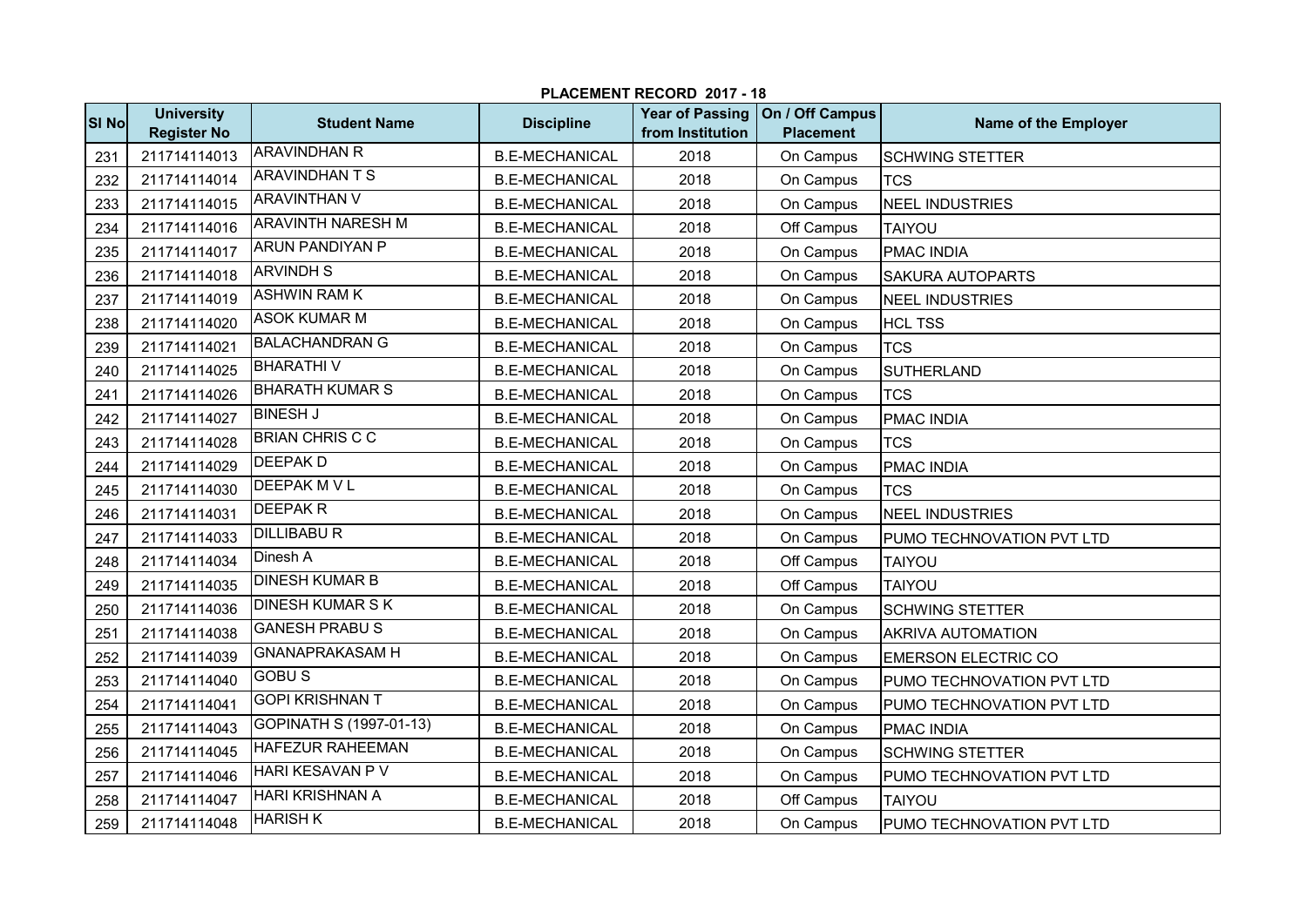|              | PLACEMENT RECORD 2017 - 18              |                         |                       |                                            |                                     |                            |  |  |  |
|--------------|-----------------------------------------|-------------------------|-----------------------|--------------------------------------------|-------------------------------------|----------------------------|--|--|--|
| <b>SI No</b> | <b>University</b><br><b>Register No</b> | <b>Student Name</b>     | <b>Discipline</b>     | <b>Year of Passing</b><br>from Institution | On / Off Campus<br><b>Placement</b> | Name of the Employer       |  |  |  |
| 260          | 211714114049                            | <b>HARISH S</b>         | <b>B.E-MECHANICAL</b> | 2018                                       | On Campus                           | <b>IDBI</b>                |  |  |  |
| 261          | 211714114050                            | <b>ISMAIL.</b> I        | <b>B.E-MECHANICAL</b> | 2018                                       | On Campus                           | AXLES INDIA PVT LTD        |  |  |  |
| 262          | 211714114051                            | <b>JAI KUMAR S</b>      | <b>B.E-MECHANICAL</b> | 2018                                       | On Campus                           | <b>TCS</b>                 |  |  |  |
| 263          | 211714114052                            | <b>JAISRIRAM P</b>      | <b>B.E-MECHANICAL</b> | 2018                                       | On Campus                           | <b>SAKURA AUTOPARTS</b>    |  |  |  |
| 264          | 211714114053                            | <b>JAYAPRAKASH M</b>    | <b>B.E-MECHANICAL</b> | 2018                                       | On Campus                           | <b>I</b> IDBI              |  |  |  |
| 265          | 211714114054                            | <b>JOEL EZEKKIAH I</b>  | <b>B.E-MECHANICAL</b> | 2018                                       | On Campus                           | <b>SUTHERLAND</b>          |  |  |  |
| 266          | 211714114055                            | <b>JUSTINAMALRAJ J</b>  | <b>B.E-MECHANICAL</b> | 2018                                       | On Campus                           | SATHYA COMPONENTS CENTRE   |  |  |  |
| 267          | 211714114057                            | <b>KALIMUTHU R</b>      | <b>B.E-MECHANICAL</b> | 2018                                       | On Campus                           | AXLES INDIA PVT LTD        |  |  |  |
| 268          | 211714114060                            | <b>KARTHIKEYAN B</b>    | <b>B.E-MECHANICAL</b> | 2018                                       | Off Campus                          | <b>TAIYOU</b>              |  |  |  |
| 269          | 211714114061                            | <b>KARTHIKRAJ B</b>     | <b>B.E-MECHANICAL</b> | 2018                                       | On Campus                           | <b>TCS</b>                 |  |  |  |
| 270          | 211714114063                            | <b>LAKSHMI PATHY V</b>  | <b>B.E-MECHANICAL</b> | 2018                                       | On Campus                           | <b>TCS</b>                 |  |  |  |
| 271          | 211714114064                            | <b>MADAN KUMAR V</b>    | <b>B.E-MECHANICAL</b> | 2018                                       | On Campus                           | SATHYA COMPONENTS CENTRE   |  |  |  |
| 272          | 211714114065                            | <b>MADHAN M</b>         | <b>B.E-MECHANICAL</b> | 2018                                       | On Campus                           | <b>TCS</b>                 |  |  |  |
| 273          | 211714114066                            | <b>MAGESH KUMAR J</b>   | <b>B.E-MECHANICAL</b> | 2018                                       | On Campus                           | <b>SUTHERLAND</b>          |  |  |  |
| 274          | 211714114068                            | <b>MAHESH KUMAR E</b>   | <b>B.E-MECHANICAL</b> | 2018                                       | On Campus                           | <b>TCS</b>                 |  |  |  |
| 275          | 211714114069                            | M.MAHESHWARAN           | <b>B.E-MECHANICAL</b> | 2018                                       | Off Campus                          | <b>TAIYOU</b>              |  |  |  |
| 276          | 211714114070                            | <b>MANIKANDAN P</b>     | <b>B.E-MECHANICAL</b> | 2018                                       | On Campus                           | PUMO TECHNOVATION PVT LTD  |  |  |  |
| 277          | 211714114071                            | <b>MANIKKAVEL P</b>     | <b>B.E-MECHANICAL</b> | 2018                                       | On Campus                           | <b>KRISHNAS FITTINGS</b>   |  |  |  |
| 278          | 211714114072                            | MANIVANNAN.A            | <b>B.E-MECHANICAL</b> | 2018                                       | On Campus                           | SAKURA AUTOPARTS           |  |  |  |
| 279          | 211714114073                            | MITHLESHWARR RAJ K M    | <b>B.E-MECHANICAL</b> | 2018                                       | On Campus                           | <b>TCS</b>                 |  |  |  |
| 280          | 211714114074                            | <b>MOHAMED WALEED N</b> | <b>B.E-MECHANICAL</b> | 2018                                       | On Campus                           | <b>NEEL INDUSTRIES</b>     |  |  |  |
| 281          | 211714114075                            | <b>MOHAN KUMAR.G.A</b>  | <b>B.E-MECHANICAL</b> | 2018                                       | On Campus                           | <b>EMERSON ELECTRIC CO</b> |  |  |  |
| 282          | 211714114076                            | MONISH KANNA S S        | <b>B.E-MECHANICAL</b> | 2018                                       | On Campus                           | <b>AKRIVA AUTOMATION</b>   |  |  |  |
| 283          | 211714114077                            | MUGILVANNAN A           | <b>B.E-MECHANICAL</b> | 2018                                       | On Campus                           | PUMO TECHNOVATION PVT LTD  |  |  |  |
| 284          | 211714114078                            | <b>NAGARAJAN P</b>      | <b>B.E-MECHANICAL</b> | 2018                                       | On Campus                           | <b>MICRONE INDUSTRIES</b>  |  |  |  |
| 285          | 211714114079                            | <b>NAGARJUNA B</b>      | <b>B.E-MECHANICAL</b> | 2018                                       | On Campus                           | NEEL INDUSTRIES            |  |  |  |
| 286          | 211714114080                            | NANTHA KUMAR N          | <b>B.E-MECHANICAL</b> | 2018                                       | On Campus                           | <b>TCS</b>                 |  |  |  |
| 287          | 211714114081                            | <b>NARESH M</b>         | <b>B.E-MECHANICAL</b> | 2018                                       | On Campus                           | PUMO TECHNOVATION PVT LTD  |  |  |  |
| 288          | 211714114082                            | NAVANEETHA KRISHNAN R   | <b>B.E-MECHANICAL</b> | 2018                                       | Off Campus                          | <b>TAIYOU</b>              |  |  |  |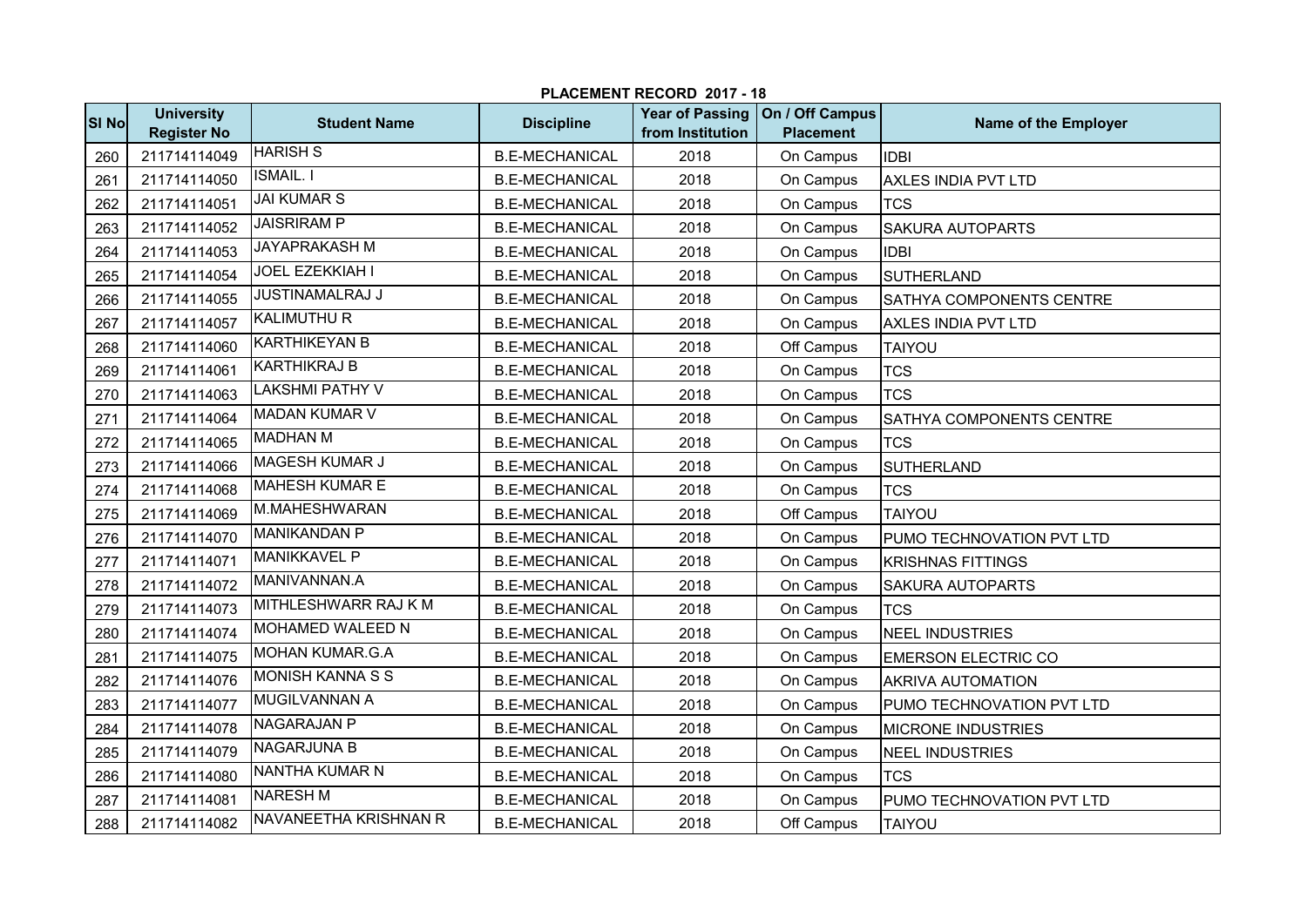|       | PLACEMENT RECORD 2017 - 18              |                           |                       |                                            |                                     |                            |  |  |
|-------|-----------------------------------------|---------------------------|-----------------------|--------------------------------------------|-------------------------------------|----------------------------|--|--|
| SI No | <b>University</b><br><b>Register No</b> | <b>Student Name</b>       | <b>Discipline</b>     | <b>Year of Passing</b><br>from Institution | On / Off Campus<br><b>Placement</b> | Name of the Employer       |  |  |
| 289   | 211714114083                            | <b>NIRMAL RAJA K</b>      | <b>B.E-MECHANICAL</b> | 2018                                       | On Campus                           | <b>IDBI</b>                |  |  |
| 290   | 211714114085                            | <b>PANDIYAN B</b>         | <b>B.E-MECHANICAL</b> | 2018                                       | On Campus                           | NEEL INDUSTRIES            |  |  |
| 291   | 211714114087                            | PRADYUMNA RAO S           | <b>B.E-MECHANICAL</b> | 2018                                       | On Campus                           | <b>TCS</b>                 |  |  |
| 292   | 211714114088                            | <b>PRAVEEN P</b>          | <b>B.E-MECHANICAL</b> | 2018                                       | On Campus                           | <b>SAKURA AUTOPARTS</b>    |  |  |
| 293   | 211714114090                            | <b>PRAVEEN</b>            | <b>B.E-MECHANICAL</b> | 2018                                       | On Campus                           | AXLES INDIA PVT LTD        |  |  |
| 294   | 211714114091                            | PRAVEEN KUMAR M           | <b>B.E-MECHANICAL</b> | 2018                                       | On Campus                           | <b>AMAZON</b>              |  |  |
| 295   | 211714114092                            | PRAVEEN KUMAR V           | <b>B.E-MECHANICAL</b> | 2018                                       | On Campus                           | <b>SL LUMAX</b>            |  |  |
| 296   | 211714114093                            | <b>PRAVEN KUMAR V</b>     | <b>B.E-MECHANICAL</b> | 2018                                       | On Campus                           | <b>IDBI</b>                |  |  |
| 297   | 211714114094                            | <b>PRAVIN KUMAR K</b>     | <b>B.E-MECHANICAL</b> | 2018                                       | On Campus                           | <b>NEEL INDUSTRIES</b>     |  |  |
| 298   | 211714114095                            | <b>PREM KUMAR R</b>       | <b>B.E-MECHANICAL</b> | 2018                                       | On Campus                           | PUMO TECHNOVATION PVT LTD  |  |  |
| 299   | 211714114098                            | <b>RAHUL G</b>            | <b>B.E-MECHANICAL</b> | 2018                                       | On Campus                           | <b>MICRONE INDUSTRIES</b>  |  |  |
| 300   | 211714114099                            | <b>RAHUL M</b>            | <b>B.E-MECHANICAL</b> | 2018                                       | On Campus                           | <b>EMERSON ELECTRIC CO</b> |  |  |
| 301   | 211714114101                            | <b>RAHUL S</b>            | <b>B.E-MECHANICAL</b> | 2018                                       | On Campus                           | PUMO TECHNOVATION PVT LTD  |  |  |
| 302   | 211714114102                            | <b>RAJAN S</b>            | <b>B.E-MECHANICAL</b> | 2018                                       | On Campus                           | <b>KRISHNAS FITTINGS</b>   |  |  |
| 303   | 211714114103                            | <b>RAJARAJAN G</b>        | <b>B.E-MECHANICAL</b> | 2018                                       | On Campus                           | <b>KRISHNAS FITTINGS</b>   |  |  |
| 304   | 211714114104                            | RAJESH.R                  | <b>B.E-MECHANICAL</b> | 2018                                       | Off Campus                          | <b>TAIYOU</b>              |  |  |
| 305   | 211714114105                            | <b>RAJESH KUMAR S R V</b> | <b>B.E-MECHANICAL</b> | 2018                                       | On Campus                           | <b>AMAZON</b>              |  |  |
| 306   | 211714114106                            | <b>RAMACHANDRAN S</b>     | <b>B.E-MECHANICAL</b> | 2018                                       | On Campus                           | PUMO TECHNOVATION PVT LTD  |  |  |
| 307   | 211714114107                            | <b>RANGARAJAN R</b>       | <b>B.E-MECHANICAL</b> | 2018                                       | On Campus                           | <b>TCS</b>                 |  |  |
| 308   | 211714114109                            | RICHARD CHINNA THANGAM D  | <b>B.E-MECHANICAL</b> | 2018                                       | On Campus                           | <b>SUTHERLAND</b>          |  |  |
| 309   | 211714114111                            | <b>SAMRAJAN V</b>         | <b>B.E-MECHANICAL</b> | 2018                                       | On Campus                           | <b>ATLEN CTRESTEK</b>      |  |  |
| 310   | 211714114112                            | <b>SANKARA KUMAR S</b>    | <b>B.E-MECHANICAL</b> | 2018                                       | On Campus                           | <b>TCS / SL LUMAX</b>      |  |  |
| 311   | 211714114113                            | <b>SANTHAN RAJ S</b>      | <b>B.E-MECHANICAL</b> | 2018                                       | On Campus                           | <b>HCL TSS</b>             |  |  |
| 312   | 211714114114                            | <b>SARANRAJU M</b>        | <b>B.E-MECHANICAL</b> | 2018                                       | On Campus                           | <b>SL LUMAX</b>            |  |  |
| 313   | 211714114116                            | <b>SELVA KUMAR S</b>      | <b>B.E-MECHANICAL</b> | 2018                                       | On Campus                           | <b>HCL TSS</b>             |  |  |
| 314   | 211714114119                            | <b>SIDDHARTH S</b>        | <b>B.E-MECHANICAL</b> | 2018                                       | On Campus                           | <b>SUTHERLAND</b>          |  |  |
| 315   | 211714114120                            | SIDHARTH CHAKRAVARTHY K   | <b>B.E-MECHANICAL</b> | 2018                                       | On Campus                           | <b>PMAC INDIA</b>          |  |  |
| 316   | 211714114121                            | <b>SIVA SA</b>            | <b>B.E-MECHANICAL</b> | 2018                                       | On Campus                           | <b>TCS</b>                 |  |  |
| 317   | 211714114122                            | <b>SIVA SANKAR K</b>      | <b>B.E-MECHANICAL</b> | 2018                                       | On Campus                           | <b>TCS</b>                 |  |  |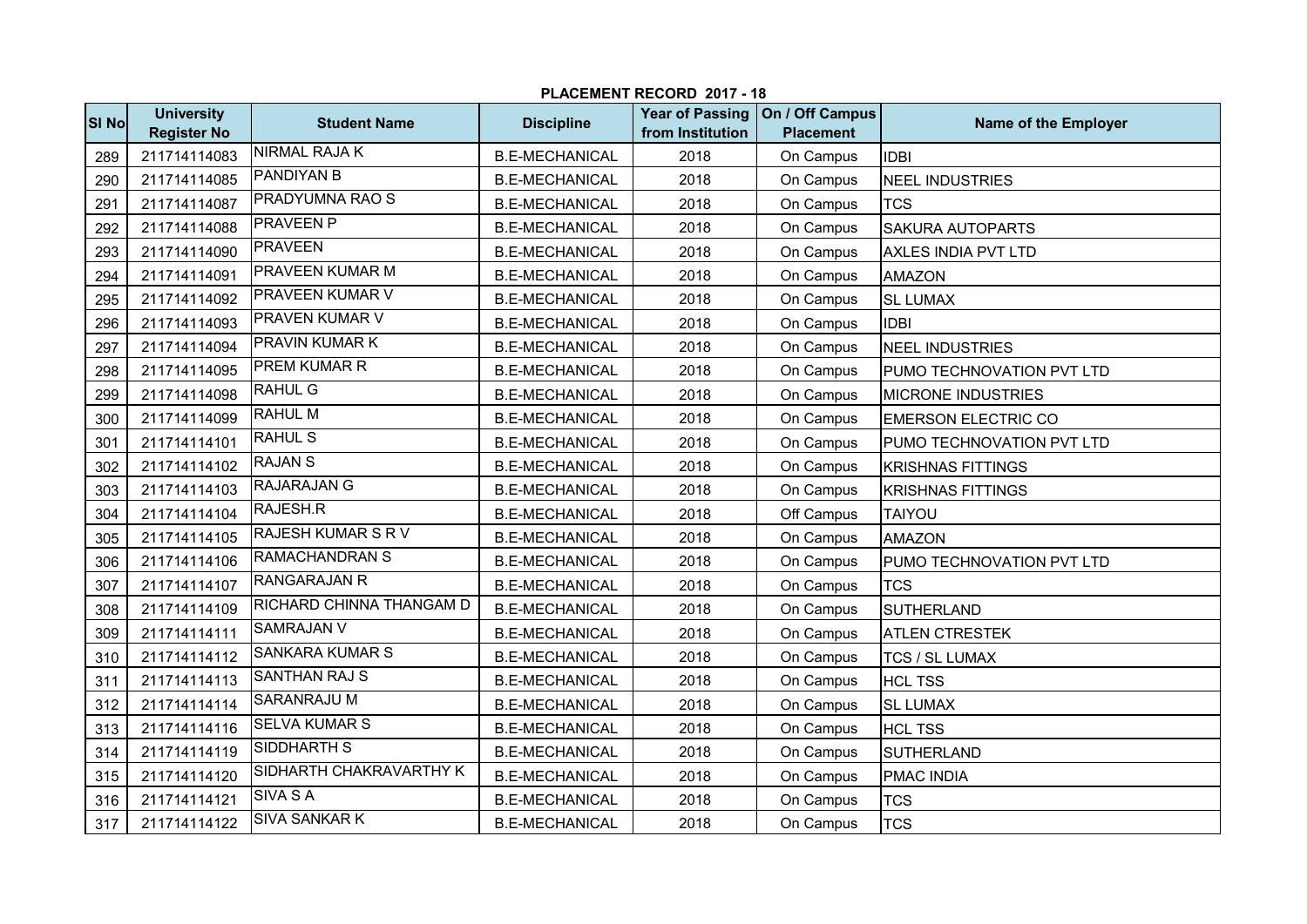|              | PLACEMENT RECORD 2017 - 18              |                                |                       |                                            |                                     |                                    |  |  |  |
|--------------|-----------------------------------------|--------------------------------|-----------------------|--------------------------------------------|-------------------------------------|------------------------------------|--|--|--|
| <b>SI No</b> | <b>University</b><br><b>Register No</b> | <b>Student Name</b>            | <b>Discipline</b>     | <b>Year of Passing</b><br>from Institution | On / Off Campus<br><b>Placement</b> | Name of the Employer               |  |  |  |
| 318          | 211714114124                            | SOMASKANDAN E                  | <b>B.E-MECHANICAL</b> | 2018                                       | On Campus                           | <b>TCS</b>                         |  |  |  |
| 319          | 211714114125                            | <b>SOMA SUNDARAM A</b>         | <b>B.E-MECHANICAL</b> | 2018                                       | Off Campus                          | <b>AXIS BANK</b>                   |  |  |  |
| 320          | 211714114126                            | SOORYA NARAYANAN G             | <b>B.E-MECHANICAL</b> | 2018                                       | On Campus                           | <b>SAKURA AUTOPARTS</b>            |  |  |  |
| 321          | 211714114127                            | <b>SRINATH K</b>               | <b>B.E-MECHANICAL</b> | 2018                                       | On Campus                           | <b>IDBI</b>                        |  |  |  |
| 322          | 211714114128                            | Srinivasan B                   | <b>B.E-MECHANICAL</b> | 2018                                       | Off Campus                          | <b>TAIYOU</b>                      |  |  |  |
| 323          | 211714114131                            | <b>SRIVARADHARAJAN R</b>       | <b>B.E-MECHANICAL</b> | 2018                                       | On Campus                           | <b>IDBI</b>                        |  |  |  |
| 324          | 211714114132                            | <b>SRIVATHSAN R</b>            | <b>B.E-MECHANICAL</b> | 2018                                       | On Campus                           | <b>EMERSON ELECTRIC CO</b>         |  |  |  |
| 325          | 211714114133                            | <b>SUBASH P</b>                | <b>B.E-MECHANICAL</b> | 2018                                       | On Campus                           | <b>IDBI/NTT DATA</b>               |  |  |  |
| 326          | 211714114134                            | <b>SUBLAKSHMAN B</b>           | <b>B.E-MECHANICAL</b> | 2018                                       | On Campus                           | <b>TCS</b>                         |  |  |  |
| 327          | 211714114135                            | <b>SUBRAMANIYAM K</b>          | <b>B.E-MECHANICAL</b> | 2018                                       | On Campus                           | PUMO TECHNOVATION PVT LTD          |  |  |  |
| 328          | 211714114137                            | <b>SURESH PRASHANTH R</b>      | <b>B.E-MECHANICAL</b> | 2018                                       | On Campus                           | <b>SAKURA AUTOPARTS</b>            |  |  |  |
| 329          | 211714114138                            | <b>SURYA P</b>                 | <b>B.E-MECHANICAL</b> | 2018                                       | On Campus                           | <b>RANE</b>                        |  |  |  |
| 330          | 211714114139                            | <b>TARUN GUPTA S</b>           | <b>B.E-MECHANICAL</b> | 2018                                       | On Campus                           | <b>TCS / ASHOK LEYLAND</b>         |  |  |  |
| 331          | 211714114140                            | <b>THENMOZHI B</b>             | <b>B.E-MECHANICAL</b> | 2018                                       | On Campus                           | <b>TCS</b>                         |  |  |  |
| 332          | 211714114141                            | <b>THIRUKUMARAN S</b>          | <b>B.E-MECHANICAL</b> | 2018                                       | On Campus                           | <b>RAPID CARE</b>                  |  |  |  |
| 333          | 211714114142                            | <b>THIYAGESH G</b>             | <b>B.E-MECHANICAL</b> | 2018                                       | On Campus                           | PUMO TECHNOVATION PVT LTD          |  |  |  |
| 334          | 211714114144                            | <b>UDHAYA KALYAN GEETHAN S</b> | <b>B.E-MECHANICAL</b> | 2018                                       | On Campus                           | <b>MICRONE INDUSTRIES</b>          |  |  |  |
| 335          | 211714114145                            | <b>VAIDHYANATHAN R</b>         | <b>B.E-MECHANICAL</b> | 2018                                       | On Campus                           | <b>RDC</b>                         |  |  |  |
| 336          | 211714114146                            | <b>VAIRAMUTHUM</b>             | <b>B.E-MECHANICAL</b> | 2018                                       | On Campus                           | <b>AXLES INDIA PVT LTD</b>         |  |  |  |
| 337          | 211714114147                            | <b>VEERA RAGHAVAN S</b>        | <b>B.E-MECHANICAL</b> | 2018                                       | On Campus                           | PUMO TECHNOVATION PVT LTD          |  |  |  |
| 338          | 211714114148                            | <b>VENKATA SUBRAMANIYAM D</b>  | <b>B.E-MECHANICAL</b> | 2018                                       | On Campus                           | <b>TCS</b>                         |  |  |  |
| 339          | 211714114149                            | <b>VENKATESH S</b>             | <b>B.E-MECHANICAL</b> | 2018                                       | On Campus                           | <b>AXLES INDIA PVT LTD</b>         |  |  |  |
| 340          | 211714114151                            | <b>VIGNEESH R</b>              | <b>B.E-MECHANICAL</b> | 2018                                       | On Campus                           | <b>TCS/GESCO INDIA PVT LIMITED</b> |  |  |  |
| 341          | 211714114152                            | <b>VIGNESH A</b>               | <b>B.E-MECHANICAL</b> | 2018                                       | On Campus                           | SATHYA COMPONENTS CENTRE           |  |  |  |
| 342          | 211714114153                            | <b>VIGNESH K</b>               | <b>B.E-MECHANICAL</b> | 2018                                       | On Campus                           | PUMO TECHNOVATION PVT LTD          |  |  |  |
| 343          | 211714114155                            | <b>VIGNESH M</b>               | <b>B.E-MECHANICAL</b> | 2018                                       | On Campus                           | PUMO TECHNOVATION PVT LTD          |  |  |  |
| 344          | 211714114156                            | <b>VIGNESH S</b>               | <b>B.E-MECHANICAL</b> | 2018                                       | On Campus                           | <b>TCS</b>                         |  |  |  |
| 345          | 211714114157                            | <b>VIJAYA KUMAR N</b>          | <b>B.E-MECHANICAL</b> | 2018                                       | On Campus                           | SATHYA COMPONENTS CENTRE           |  |  |  |
| 346          | 211714114158                            | <b>VIKRAM R</b>                | <b>B.E-MECHANICAL</b> | 2018                                       | On Campus                           | <b>TCS</b>                         |  |  |  |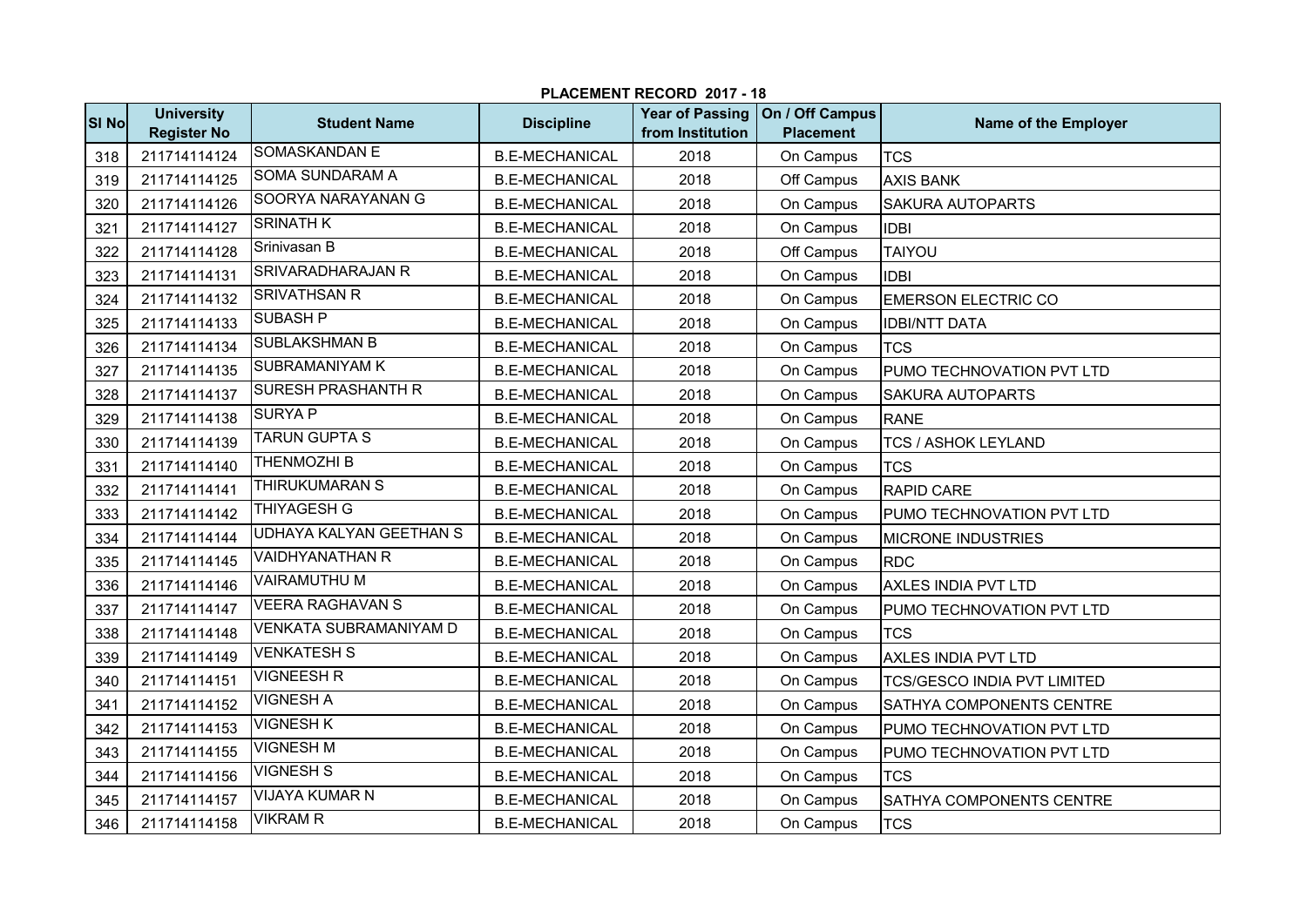| PLACEMENT RECORD 2017 - 18 |                                         |                              |                       |                                            |                                     |                                |  |  |  |
|----------------------------|-----------------------------------------|------------------------------|-----------------------|--------------------------------------------|-------------------------------------|--------------------------------|--|--|--|
| SI No                      | <b>University</b><br><b>Register No</b> | <b>Student Name</b>          | <b>Discipline</b>     | <b>Year of Passing</b><br>from Institution | On / Off Campus<br><b>Placement</b> | Name of the Employer           |  |  |  |
| 347                        | 211714114159                            | <b>VINOTH P</b>              | <b>B.E-MECHANICAL</b> | 2018                                       | On Campus                           | SATHYA COMPONENTS CENTRE       |  |  |  |
| 348                        | 211714114160                            | <b>VISHAL THOMAS T</b>       | <b>B.E-MECHANICAL</b> | 2018                                       | Off Campus                          | <b>TAIYOU</b>                  |  |  |  |
| 349                        | 211714114161                            | <b>VISHVASH C</b>            | <b>B.E-MECHANICAL</b> | 2018                                       | On Campus                           | <b>AMAZON</b>                  |  |  |  |
| 350                        | 211714114162                            | <b>VISWANATH V G</b>         | <b>B.E-MECHANICAL</b> | 2018                                       | On Campus                           | <b>TCS / SL LUMAX</b>          |  |  |  |
| 351                        | 211714114304                            | <b>GANESH MURALIDHARAN L</b> | <b>B.E-MECHANICAL</b> | 2018                                       | On Campus                           | PUMO TECHNOVATION PVT LTD      |  |  |  |
| 352                        | 211714114306                            | <b>GUNASEELAN. B</b>         | <b>B.E-MECHANICAL</b> | 2018                                       | On Campus                           | <b>NEEL INDUSTRIES</b>         |  |  |  |
| 353                        | 211714114307                            | <b>HARI PRAKASH D</b>        | <b>B.E-MECHANICAL</b> | 2018                                       | On Campus                           | <b>AXLES INDIA PVT LTD</b>     |  |  |  |
| 354                        | 211714114308                            | <b>HEMANTH KUMAR S</b>       | <b>B.E-MECHANICAL</b> | 2018                                       | On Campus                           | <b>KAPIL METALS PVT LTD</b>    |  |  |  |
| 355                        | 211714114310                            | KALAIVANAN.R                 | <b>B.E-MECHANICAL</b> | 2018                                       | On Campus                           | <b>PMAC INDIA</b>              |  |  |  |
| 356                        | 211714114313                            | MUTHUKUMAR.R                 | <b>B.E-MECHANICAL</b> | 2018                                       | On Campus                           | <b>KRISHNAS FITTINGS</b>       |  |  |  |
| 357                        | 211714114316                            | NAVEENKUMAR.R                | <b>B.E-MECHANICAL</b> | 2018                                       | On Campus                           | <b>PMAC INDIA</b>              |  |  |  |
| 358                        | 211714114318                            | PARTHIBAN V                  | <b>B.E-MECHANICAL</b> | 2018                                       | On Campus                           | <b>KRISHNAS FITTINGS</b>       |  |  |  |
| 359                        | 211714114320                            | PRABHU M                     | <b>B.E-MECHANICAL</b> | 2018                                       | On Campus                           | NEEL INDUSTRIES                |  |  |  |
| 360                        | 211714114321                            | <b>RABIN RAJ A</b>           | <b>B.E-MECHANICAL</b> | 2018                                       | On Campus                           | <b>AXLES INDIA PVT LTD</b>     |  |  |  |
| 361                        | 211714114323                            | RAJESH.P                     | <b>B.E-MECHANICAL</b> | 2018                                       | On Campus                           | <b>MODERN FORGINGS</b>         |  |  |  |
| 362                        | 211714114325                            | <b>SARAN RAJ R</b>           | <b>B.E-MECHANICAL</b> | 2018                                       | Off Campus                          | <b>TURBO ENERGY PVT LTD</b>    |  |  |  |
| 363                        | 211714114326                            | SIVAPRAKASH.R                | <b>B.E-MECHANICAL</b> | 2018                                       | On Campus                           | <b>MODERN FORGINGS</b>         |  |  |  |
| 364                        | 211714114328                            | SOMAN KHAZHAREY R. C         | <b>B.E-MECHANICAL</b> | 2018                                       | On Campus                           | <b>AXLES INDIA PVT LTD</b>     |  |  |  |
| 365                        | 211714114329                            | SOUNDAR.R                    | <b>B.E-MECHANICAL</b> | 2018                                       | On Campus                           | <b>MODERN FORGINGS</b>         |  |  |  |
| 366                        | 211714205001                            | <b>AISHWARYA S</b>           | B.Tech-IT             | 2018                                       | On Campus                           | COGNIZANT TECHNOLOGY SOLUTIONS |  |  |  |
| 367                        | 211714205002                            | <b>AJAYPAUDEL B</b>          | <b>B.Tech-IT</b>      | 2018                                       | On Campus                           | <b>CLEARTAX</b>                |  |  |  |
| 368                        | 211714205005                            | <b>ATSHAYA SAILU S</b>       | B.Tech-IT             | 2018                                       | On Campus                           | <b>TCS</b>                     |  |  |  |
| 369                        | 211714205006                            | <b>BHARATHIV</b>             | B.Tech-IT             | 2018                                       | On Campus                           | <b>TCS</b>                     |  |  |  |
| 370                        | 211714205007                            | <b>BRINDHAR</b>              | <b>B.Tech-IT</b>      | 2018                                       | On Campus                           | <b>TCS</b>                     |  |  |  |
| 371                        | 211714205009                            | DHANYASHREE NARAYANI N       | <b>B.Tech-IT</b>      | 2018                                       | On Campus                           | <b>TCS</b>                     |  |  |  |
| 372                        | 211714205011                            | <b>EZHILAVAN P</b>           | B.Tech-IT             | 2018                                       | Off Campus                          | <b>ACCENTURE</b>               |  |  |  |
| 373                        | 211714205014                            | <b>HEMANATH S</b>            | B.Tech-IT             | 2018                                       | On Campus                           | <b>TCS</b>                     |  |  |  |
| 374                        | 211714205016                            | <b>ISHWARYA R</b>            | B.Tech-IT             | 2018                                       | On Campus                           | <b>TCS</b>                     |  |  |  |
| 375                        | 211714205019                            | <b>KANCHNADEVIK</b>          | B.Tech-IT             | 2018                                       | On Campus                           | <b>TCS</b>                     |  |  |  |